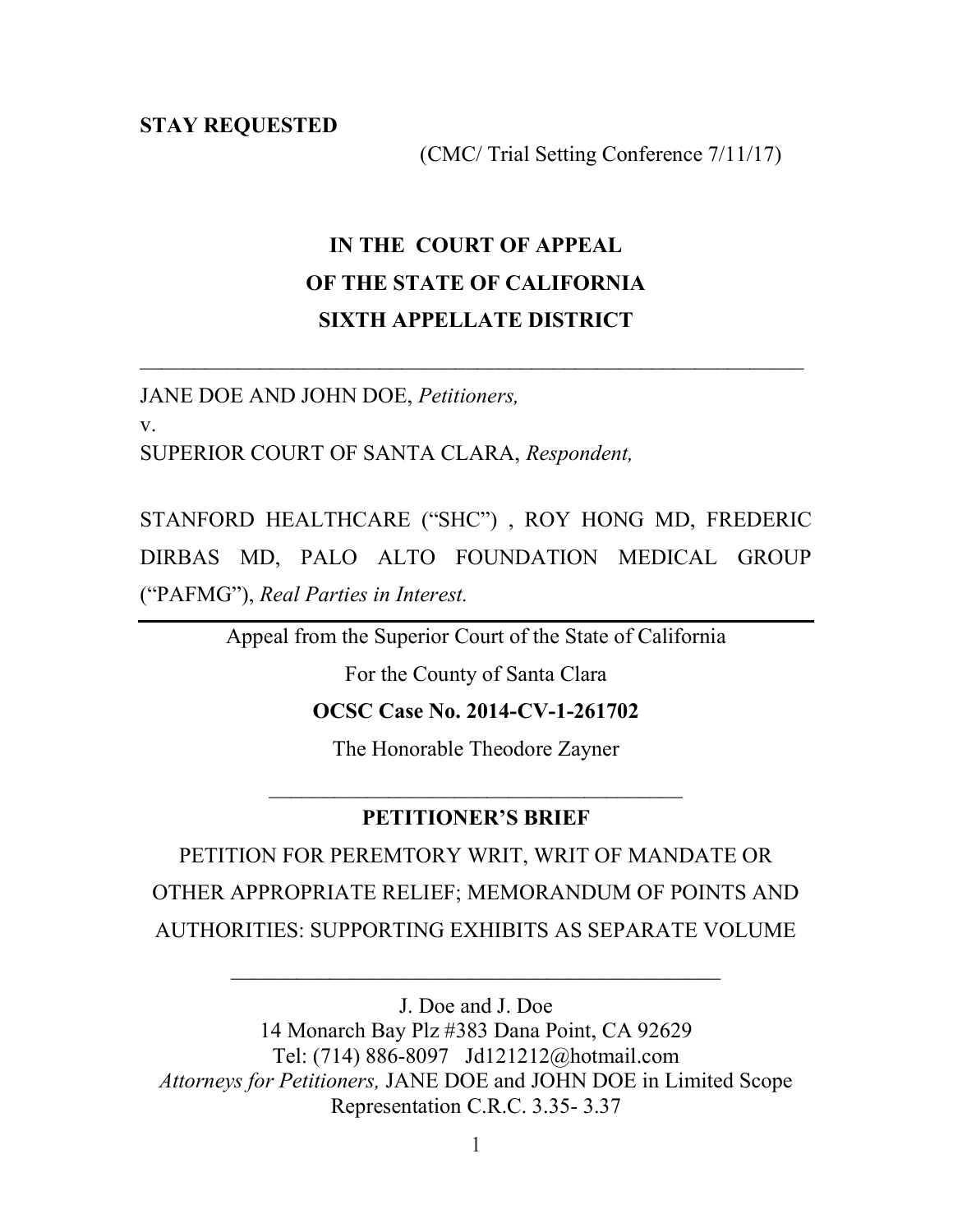### TABLE OF CONTENTS

| $\mathbf{I}$ . | THE COURT OF APPEAL HAS JURIDICTION OVER   |
|----------------|--------------------------------------------|
|                |                                            |
| II.            | THE JUDGE'S FAILURE TO ANSWER WITHIN       |
|                | DAYS AUTOMATICALLY MANDATES RECUSAL11      |
| III.           | THE SURREPTITIOUS DESTRUCTION OF THE KEY   |
|                | VIDEO EVIDENCE OF THE JUDGE'S SPOUSE       |
|                |                                            |
| IV.            | THE STANDARD OF REVIEW IS                  |
|                | MISINTERPRETATION OF LAW, AND EXERCISE OF  |
|                |                                            |
| $V_{\rm c}$    | PLAINTIFFS' STATEMENTS OF DISQUALIFICATION |
|                |                                            |
| VI.            | THE STATEMENT OF DISQUALIFICATION STATED   |
|                | UNAMBIGUOUS GROUNDS FOR RECUSAL22          |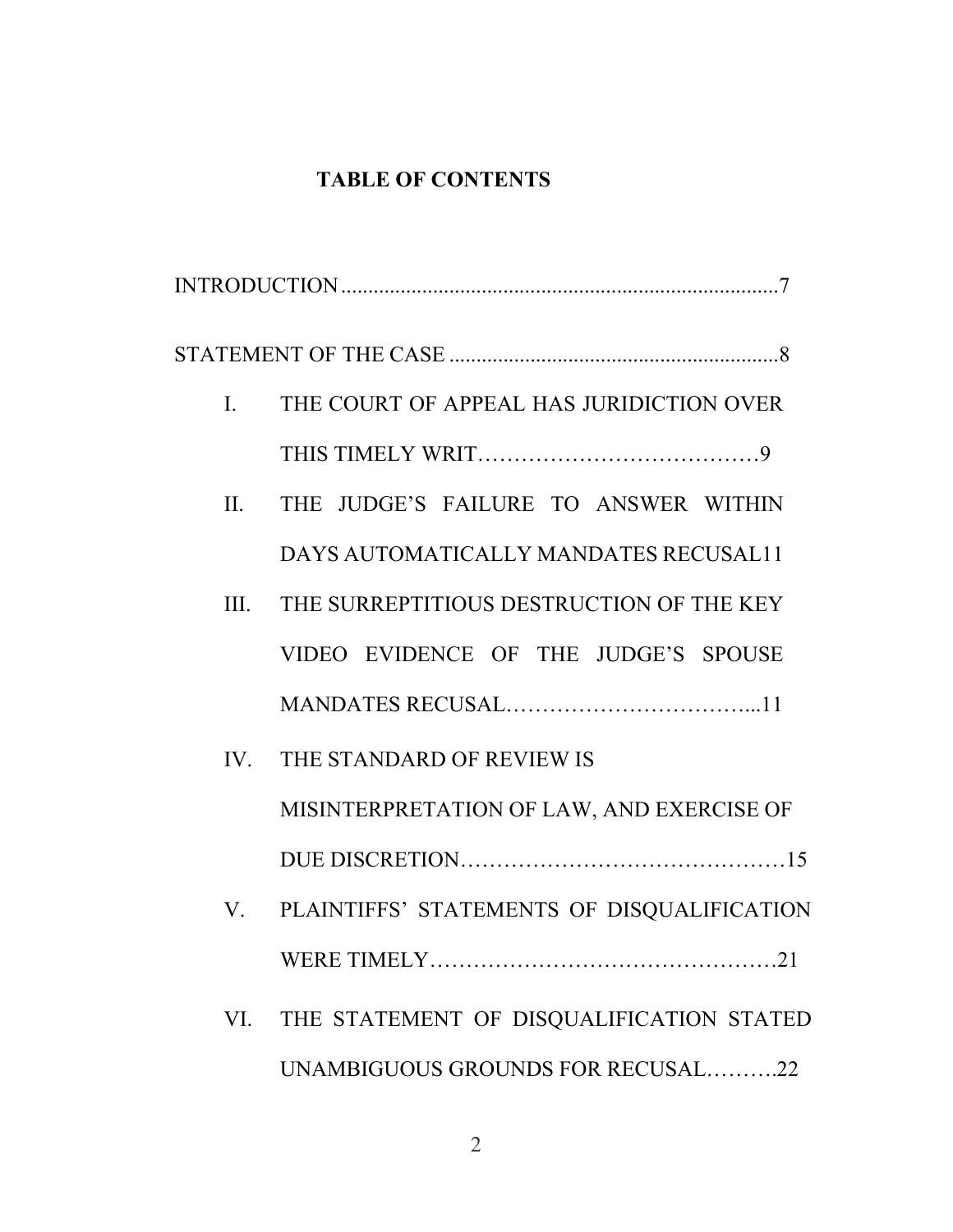- VII. A JUDGE HAS JUST AS STRONG A DUTY TO RECUSE HIMSELF FOR CAUSE, AS A DUTY TO RULE………..22
	- VIII. THE JUDGE'S DUTY TO DISCLOSE IS GREATER THAN THE DUTY TO RULE…………………………23
	- IX. THE JUDGE HAS AN IMMENSE AND INTRICATE PERSONAL AND FAMILIAL LIFELONG ALLEGIANCES TO DEFENADNT STANFORD…28
	- X. STANFORD'S ALTER EGOS ARE OF SIMILAR NAME RECOGNITION AND FINANCIAL INTEREST…………………………………………29
	- XI. IN THE ALTERNATIVE, THIS COURT IS AUTHORIZED PER CCP 170.1 TO SUA SPONTE ASSIGN A NEW TRIAL
		- COURT…………………………………………………33
	- XII. AN UP-TO-DATE APPELLATE PUBLISHED

AUTHORITY IN RECUSAL IS REQUIRED…………35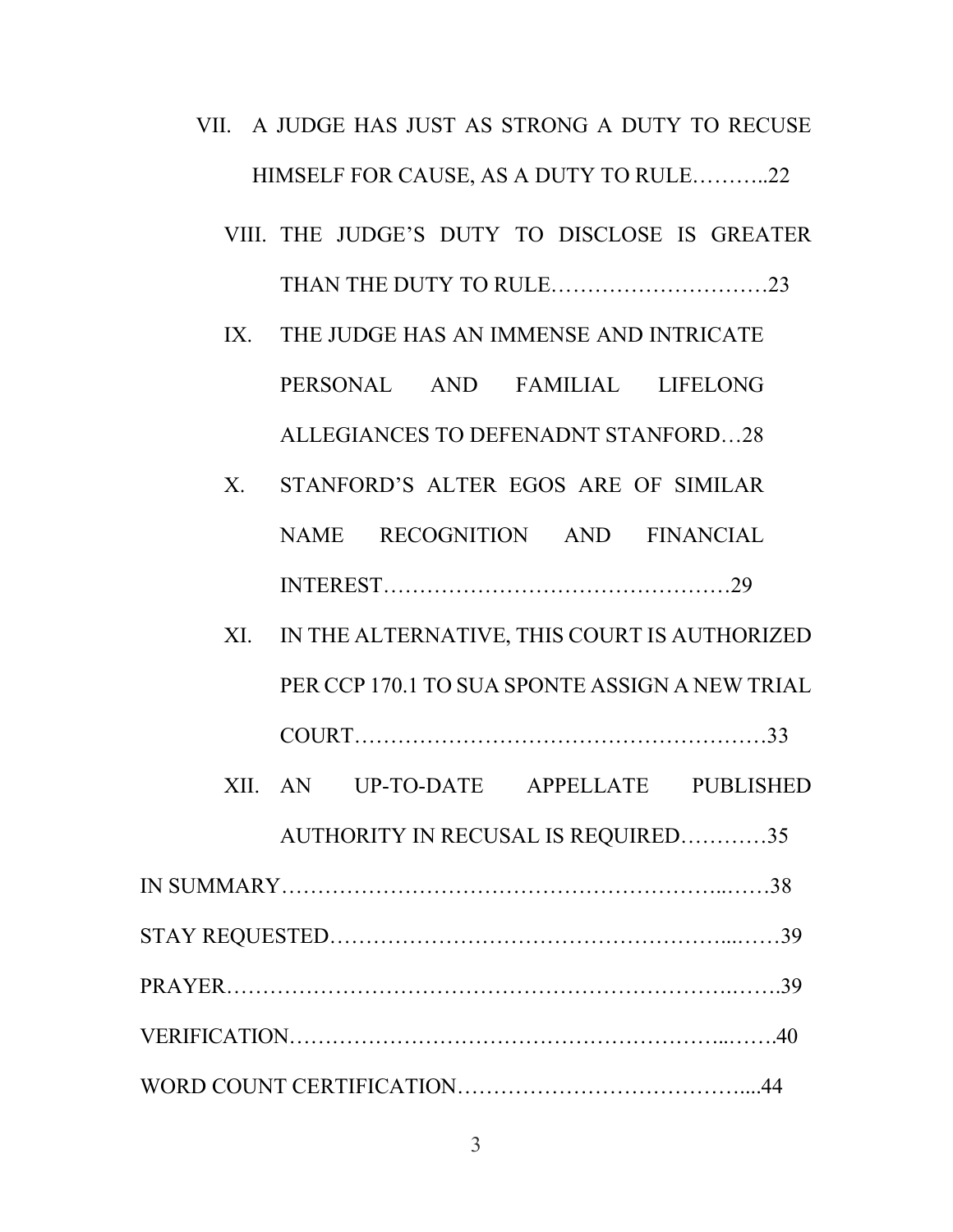### TABLE OF AUTHORITIES

| <b>CASES</b>                                             | Page(s) |
|----------------------------------------------------------|---------|
| Allphin v. United States (Fed. Cir. 2014)                |         |
|                                                          |         |
| <i>Betz v. Pankow (1993)</i>                             |         |
| 16 Cal.App.4th 931, 939-940, 20 Cal.Rptr.2d 841 (Betz)25 |         |
| <i>Briggs v. Superior Court (2001)</i>                   |         |
|                                                          |         |
| Catchepole vs. Brannon (1995)                            |         |
|                                                          |         |
| Curle v. Superior Court (Gleason) (2001)                 |         |
|                                                          |         |
| <i>Flier v Superior Court</i> (1994, 1st Dist)           |         |
|                                                          |         |
| Giometti v. Etienne (1934)                               |         |
|                                                          |         |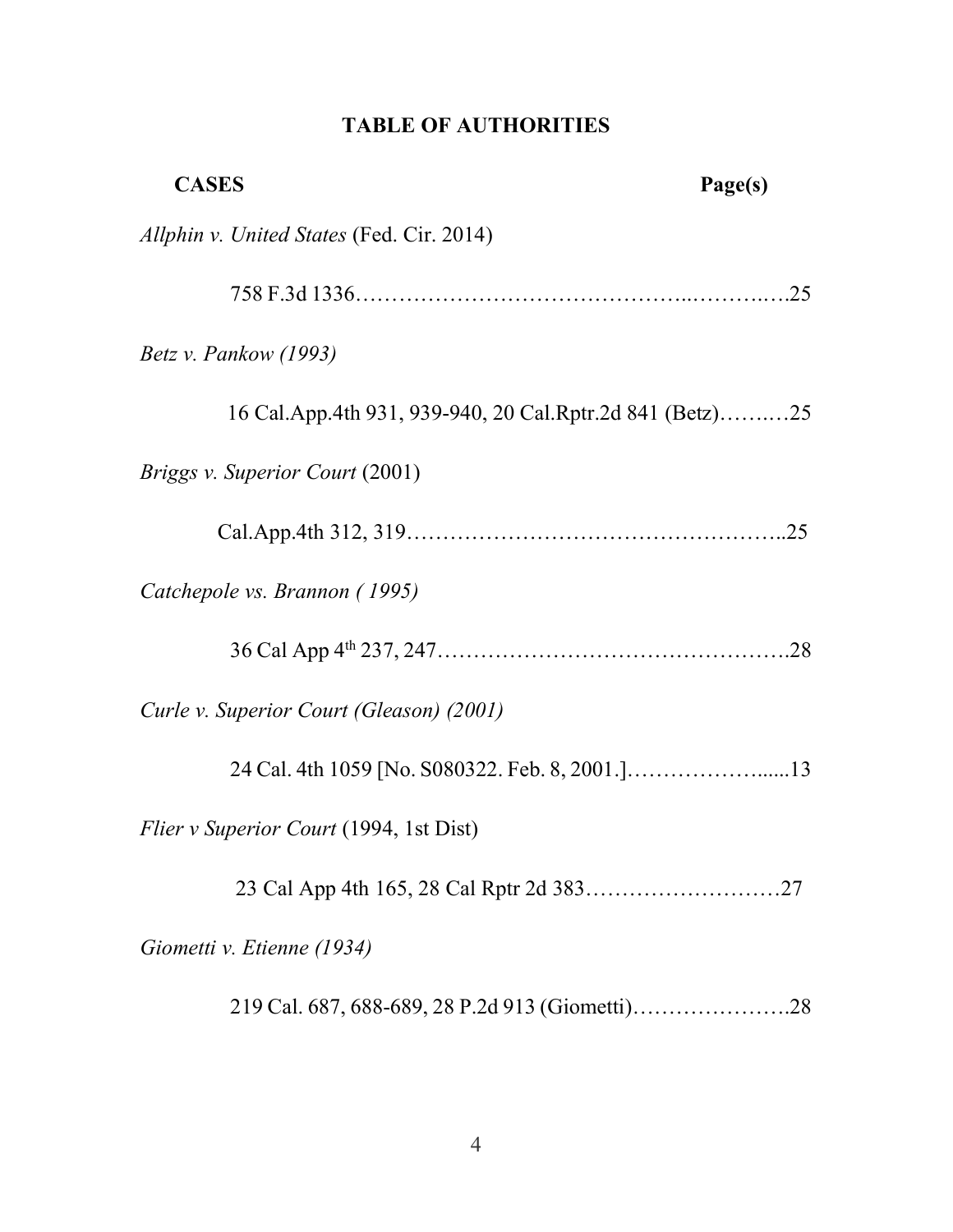| North Beverly Park Home-owners Ass'n v. Bisno (App. 2)           |
|------------------------------------------------------------------|
| Dist.2007)                                                       |
|                                                                  |
| Sincavage v. Superior Court (1996)                               |
|                                                                  |
| Stanford University v. Superior Court (1985)                     |
|                                                                  |
| United Farm Workers of America v Superior Court (1985, 4th Dist) |
|                                                                  |
| Urias v Harris Farms, Inc. (1991)                                |
| 234 Cal.App.3d at p. 424, 285 Cal.Rptr. 65912, 24, 28            |
| <b>STATUTES</b>                                                  |
| Code of Civil Procedure Section 170.1                            |
| Code of Civil Procedure Section 170.3                            |
| Code Civ. Proc., § 170.1, subd. (a)(6)(C                         |

Code of Civil Procedure  $\S 170.1$  (a)(6)(A) (iii).

Code of Civil Procedure §170.3 (c) (5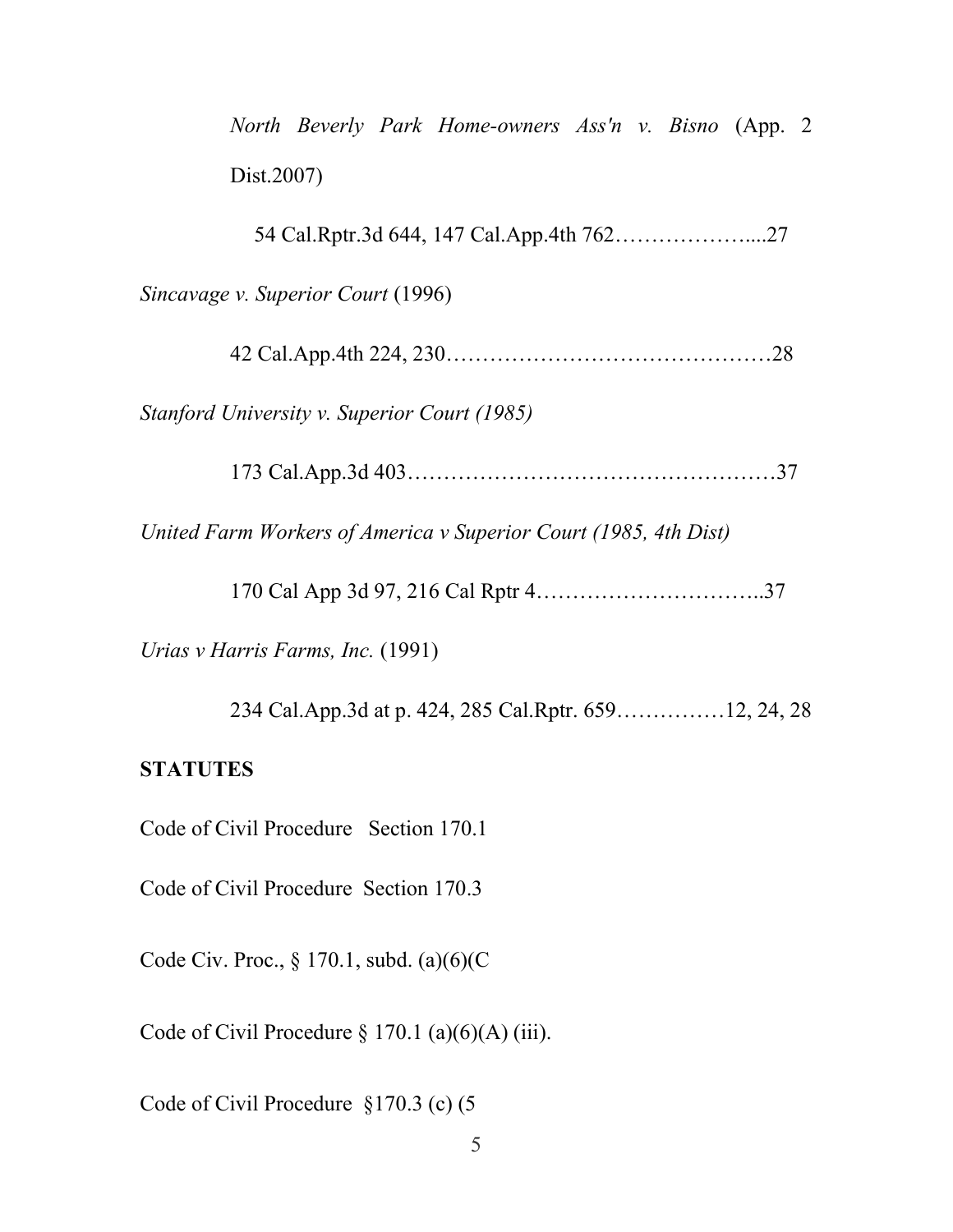Code of Civil Procedure § 2025.290

### CALIFORNIA RULES OF COURT

CRC 3.35-3.37

### RULES

Judicial Canon Rule 3.4(f)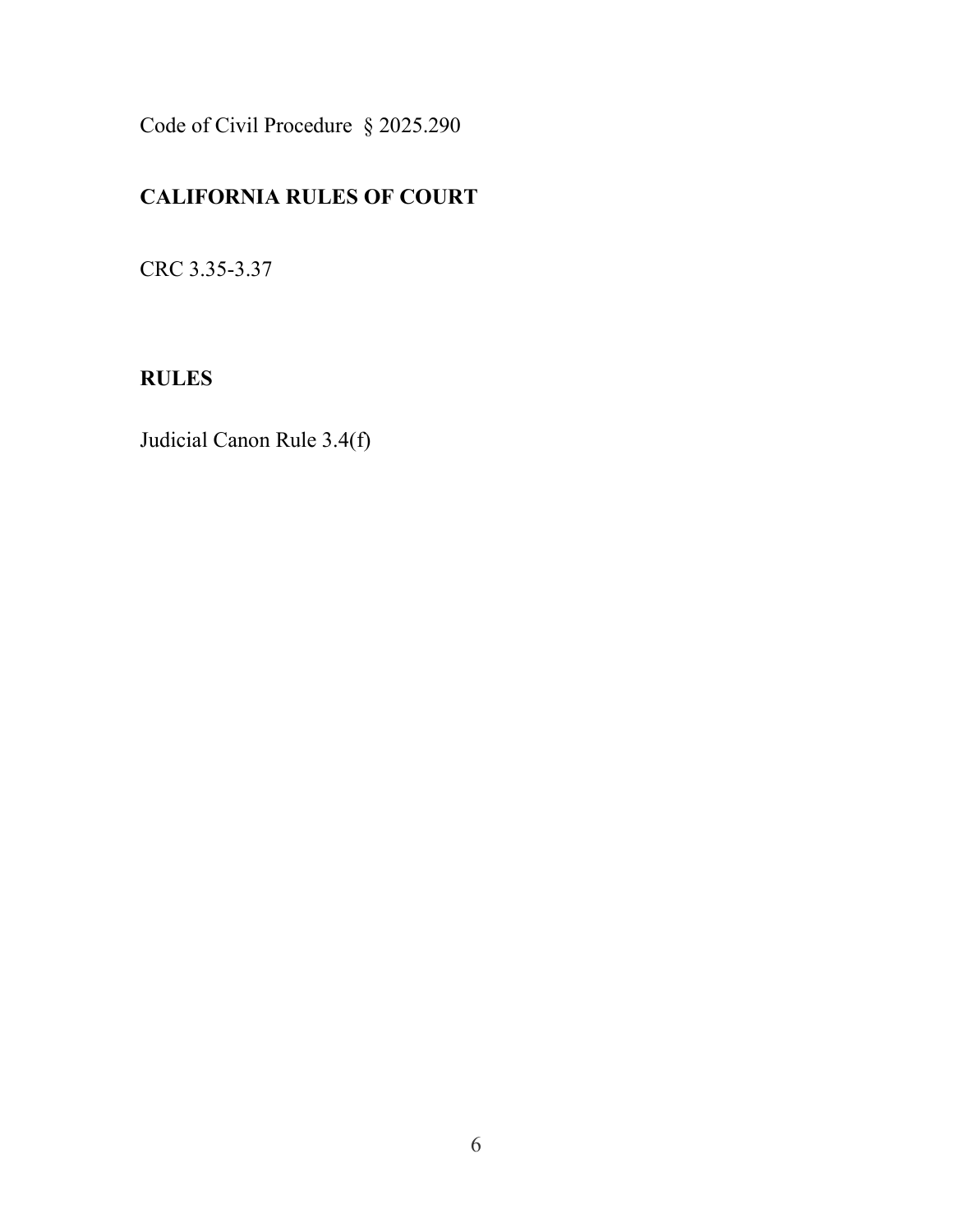#### INTRODUCTION

This writ is taken by Petitioners from an order denying a judicial challenge for cause pursuant to Code of Civil Procedure  $\S^1$ 170.1. On June 20, 2017 (AOBE p. 80) the trial Court issued an order striking Plaintiffs' renewed Verified Recusal Statement which was filed 11 days earlier, on June 9, 2017. (AOBE p. 1) The Court's order exceeded the 10 day statutory response deadline according to Code of Civil Procedure § 170.3 (c) , and failed to include any form of a verified statement, answer, or disclosure of the relevant conflicts by the challenged judge

Petitioners wish to preserve and emphasize the fundamental basis- that the judicial failure to uphold the duty to disclose the relevant relationships, ultimately forced the filing of the verified recusal statements. The second basis for this petition is the surreptitious contemporaneous removal of the Mrs. Judge Zayner video (Appellant's Opening Brief Exhibits Volume 1 of 1, p.47-48<sup>2</sup>) on "The Stanford Family" within days of that key evidence being inset into Plaintiffs' first challenge statement. (AOBE p. 90)

 $\overline{a}$ 

<sup>&</sup>lt;sup>1</sup> All Codes reference California Code of Civil Procedure Section, herein "CCP".

<sup>&</sup>lt;sup>2</sup> All References to "AOBE" herein refer to (Appellant's Opening Brief Exhibits Volume 1 of 1)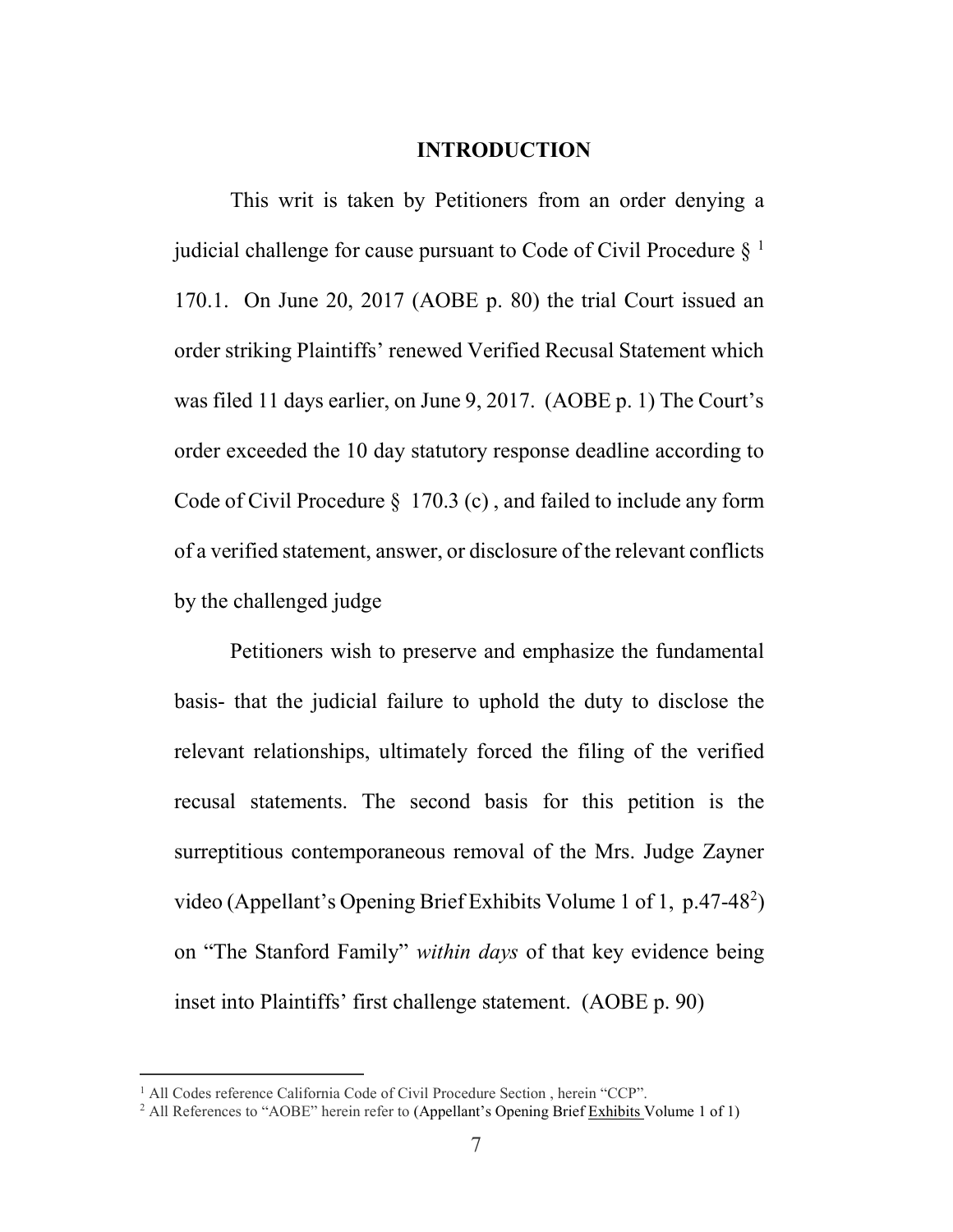Notwithstanding the inherent judicial duty to disclose (Code of Civil Procedure  $\S 170.3(C(1))$ , and the undisputed neglect to do so  $(AOBE<sup>3</sup>$  p. 20-21 Decl. Doe  $\P\P9,10$ , the Court's basis of an entirely conclusory strike of Plaintiffs' verified recusal statement does not appear to be supported by statute. Moreover, the willful timing and unequivocal destruction of the video of Mrs. Zayner on "The Stanford Family"  $(AOBE<sup>4</sup> P. 47,48)$  must be presumed as tantamount to the weight and judicial implications of the destroyed evidence.(Evid. Code §413) Petitioners therefore pray for timely judicial recusal in the trial Court and relief from the Court's interim orders.

#### STATEMENT OF THE CASE

The nature of the underlying case is a medical malpractice, battery, and invasion of privacy matter. The relief sought in the trial court was voluntary judicial recusal. This writ petition is taken following the judicial officer's failure to file an answer, the judicial officer's refusal to permit another judge to make a determination on the disqualification based on facts and law, the judicial officer's refusal to

<sup>&</sup>lt;sup>3</sup> AOB refers to Appellant's Opening Brief Exhibits in the Separate Volume and Bates numbered.

<sup>4</sup> AOB refers to Appellant's Opening Brief Exhibits in the Separate Volume and Bates numbered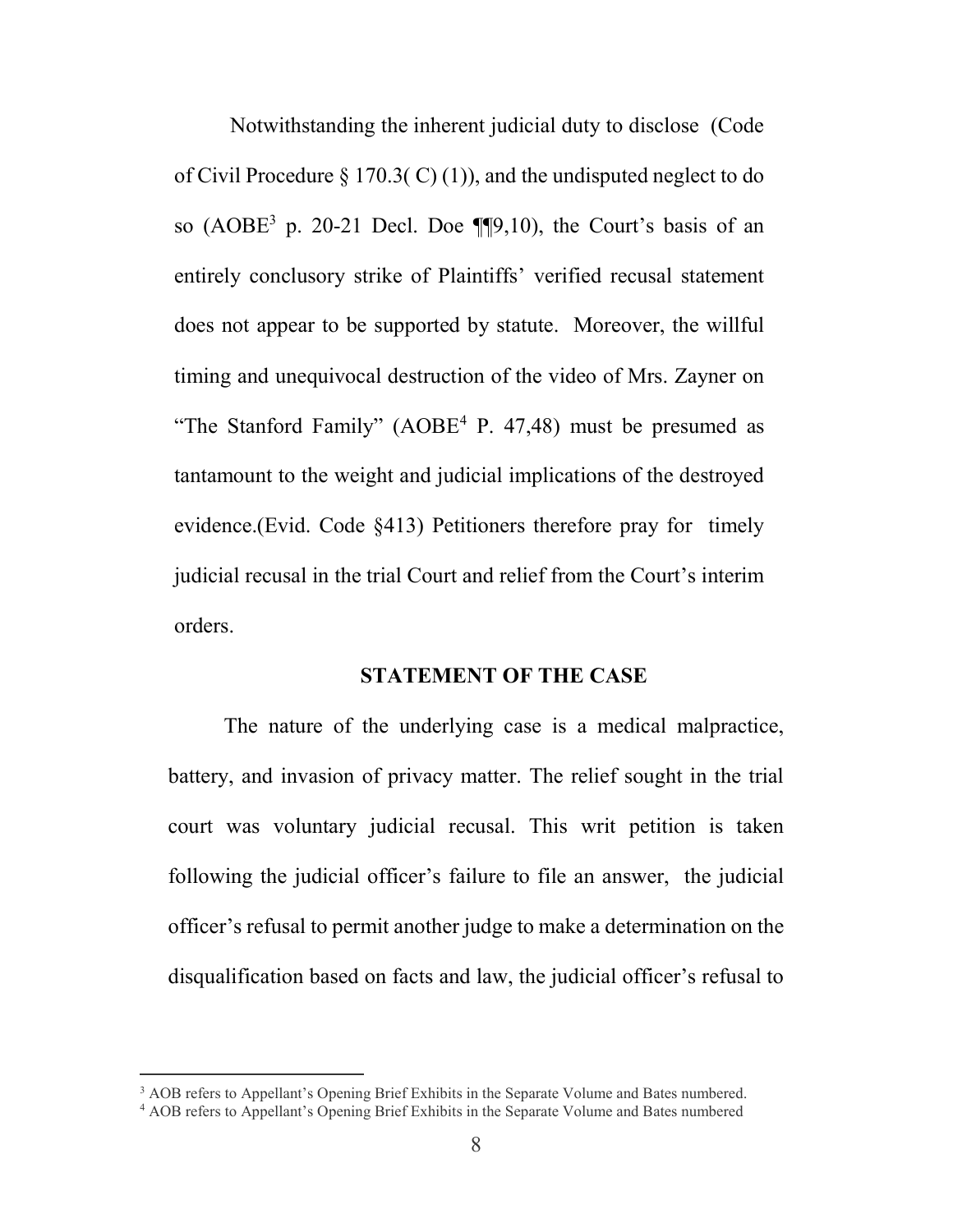accept service of the verified statement and exhibits, and the judicial officer's refusal to recuse himself and insistence to pass upon his own disqualification.

Despite the legislatively unsupported self-passing on a timely judicial recusal, the challenged judicial officer here ultimately struck Plaintiffs' recusal statement twice, once on May 5, 2017 ( AOBE p. 83) and again on June 20, 2017 (AOBE p. 80). However, the judge persisted in failing to disclose, by neglecting to file a verified response or statement with either of those two strike orders. (AOBE p. )

The challenged judge correspondingly struck the second or "renewed" judicial recusal statement in conclusory fashion ruling that the Plaintiffs presented no new facts to support the refiling of the recusal, despite the remarkable new facts evidenced.(AOBE p. 6,  $\P(1,2)$ 

The issue presented to this Court through the subject Writ Petition is the basis of a judicial challenge in Santa Clara Superior Court Pursuant to Code of Civil Procedure § 170.1 and Code of Civil Procedure § 170.3.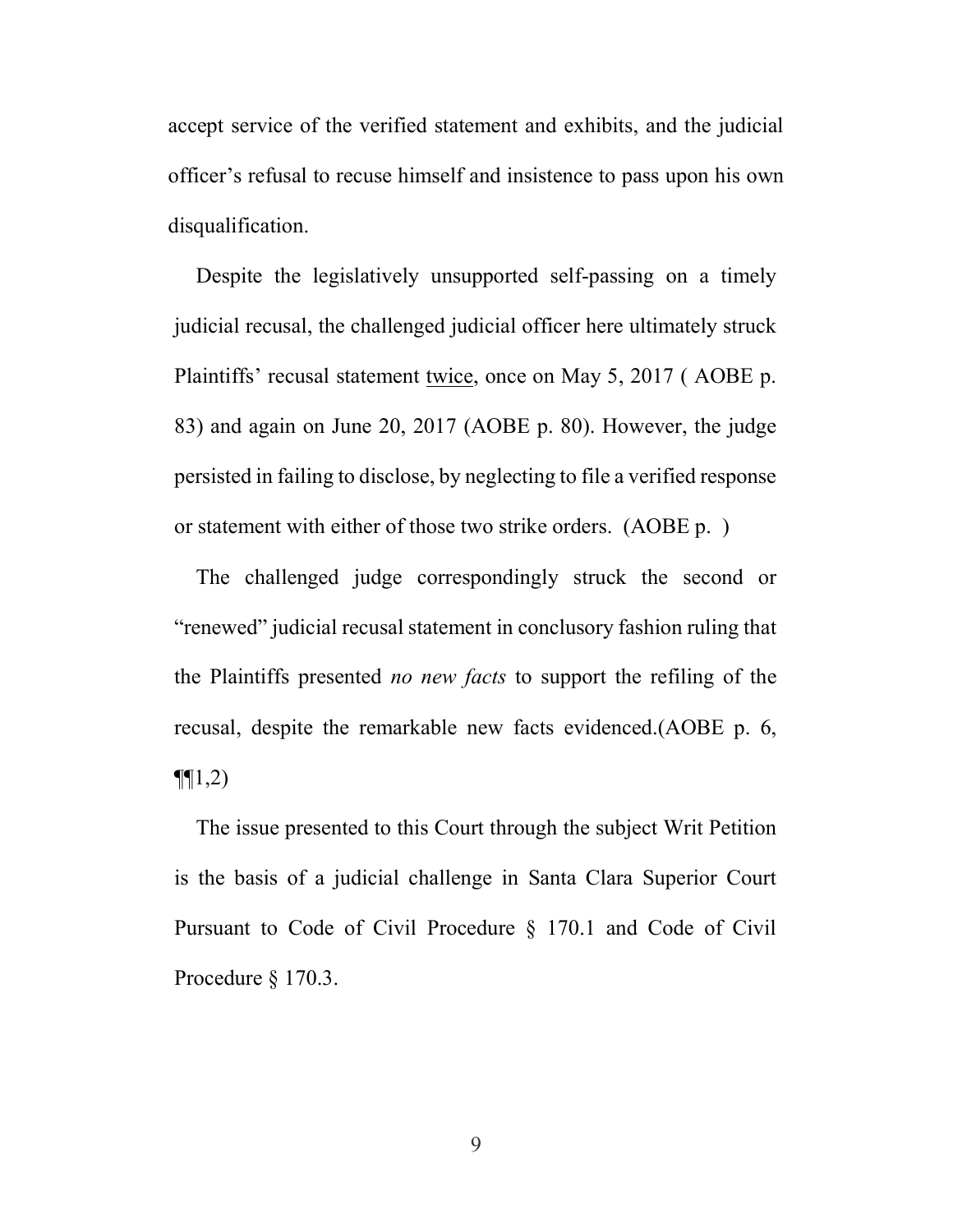### I. THE COURT OF APPEAL HAS JURIDICTION OVER THIS TIMELY WRIT.

 In relevant parts, Code of Civil Procedure § 170.3 (d) "The determination of the question of the disqualification of a judge is not an appealable order and may be reviewed only by a writ of mandate from the appropriate court of appeal sought only by the parties to the proceeding. The petition for the writ shall be filed and served within 10 days after service of written notice of entry of the court's order determining the question of disqualification. If the notice of entry is served by mail, that time shall be extended as provided in subdivision (a) of Section 1013."

On June 20, 2017 the Clerk served by mail the Order Striking the Disqualification of Hon. Zayner. (AOBE p.80 ) Pursuant to Code of Civil Procedure § § 1013, the writ would be due by July 5, 2017. This writ is therefore timely.

# II. THE JUDGE'S FAILURE TO ANSWER WITHIN 10 DAYS AUTOMATICALLY MANDATES RECUSAL.

Code of Civil Procedure § 170.3(C) (1) PBA, LLC v KPOD, Ltd. (2003) 112 CA4th 965 is instructive that a challenged judge had ten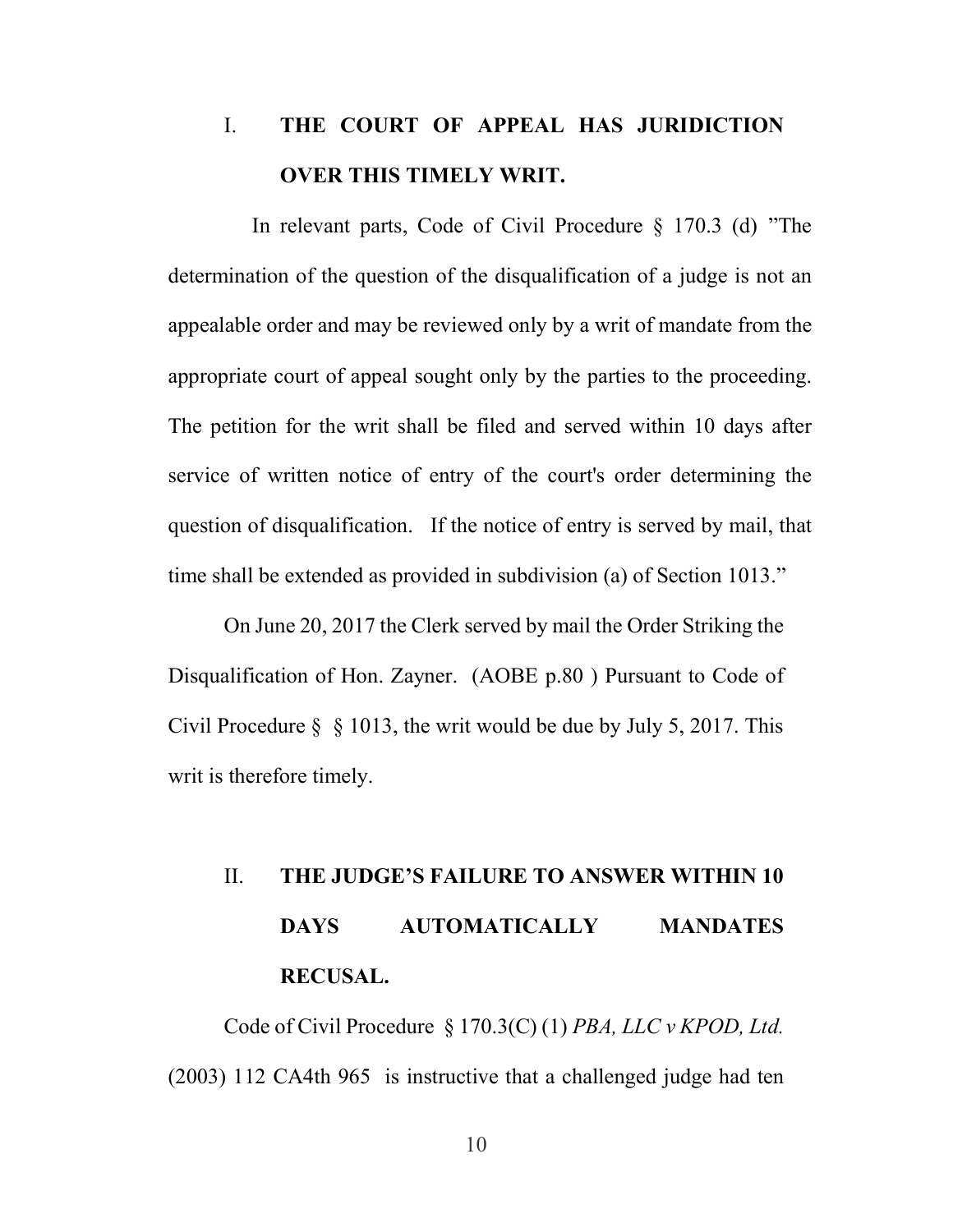days to file a verified response or submit to recusal.

The California Judges Benchguide is correspondingly on point. [§2.29] To contest disqualification, the judge must file an answer within the ten-day period prescribed in CCP  $\S 170.3(c)(3)$ (i.e., within ten days of the filing or service of the statement), denying the allegations contained in the statement. Urias v Harris Farms, Inc. (1991) 234 CA3d 415, 421, 285 CR 659. Although the statute refers to an "answer" by the challenged judge, a judge's written declaration under penalty of perjury satisfies the statutory requirement. People v Mayfield (1997) 14 C4th 668, 811, 60 CR2d

In this case, the Judge failed to file a written declaration under penalty of perjury. (AOBE p. 80 Court Order; p. 83 Court Order.) Moreover, the judge neglected to deny the allegations or submit a verified response attesting to the true relationship between the judge and Stanford.

# III. THE SURREPTITIOS DESTRUCTION OF THE KEY VIDEO EVIDENCE OF THE JUDGE'S SPOUSE MANDATES RECUSAL. (Evid. Code § 413) Accessed at https://www.youtube.com/watch?v=inLHxM-j7l8,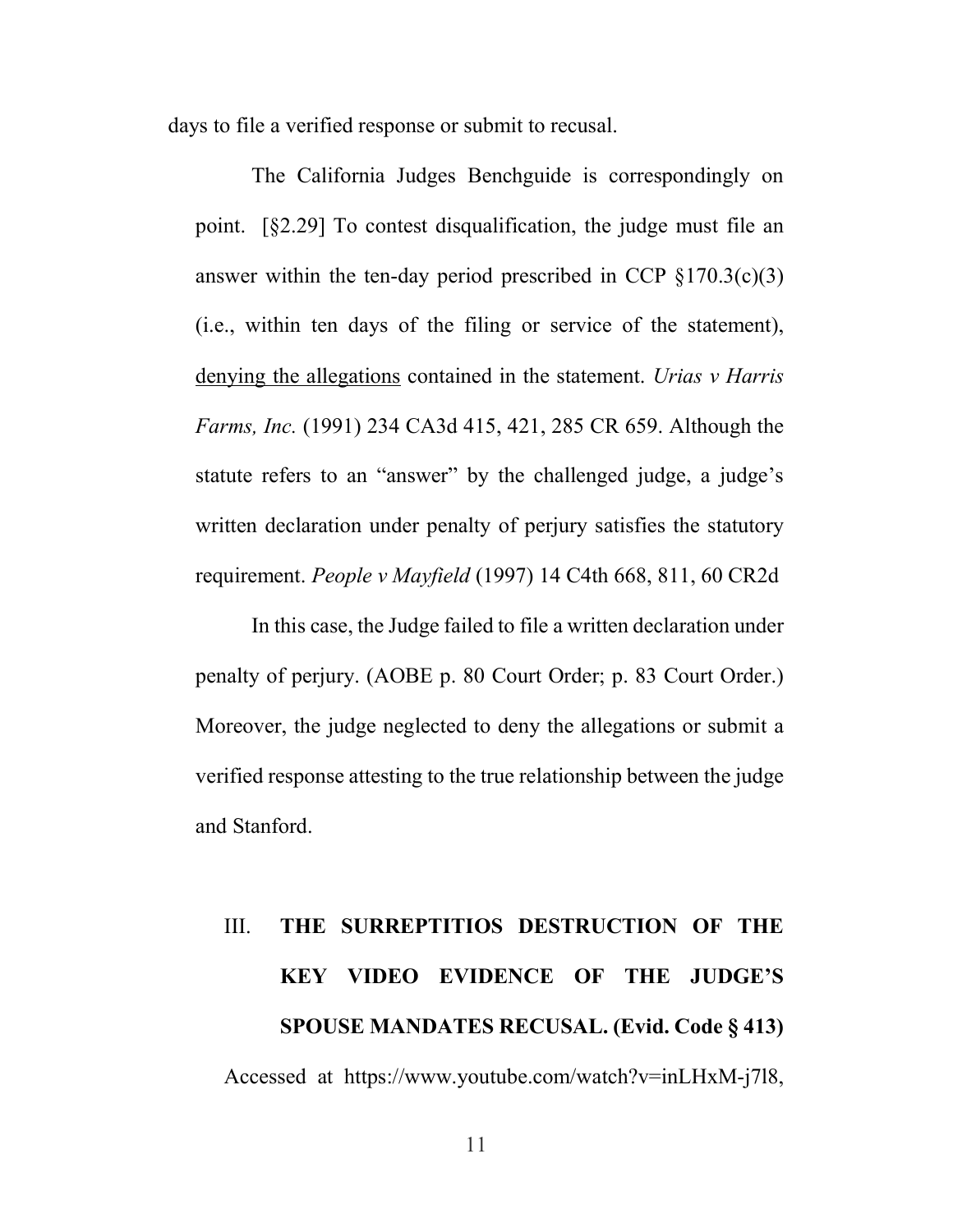the 2012 video of Mrs. Zayner was surreptitiously destroyed some days after the long running YouTube© video was cited and linked as evidence for judicial disqualification in Plaintiffs' April 28, 2017 verified statement. (AOBE p. 1)

## A. The Transcript of the Destroyed Mrs. Zayner Video Attests to a Lifelong Commitment to Stanford by Both Mr. and Mrs. Zayner. (AOBE p. 47)

Mrs. Zayner [2012]: "Well we have a joke in the family which is that my parents encouraged us to go anywhere we wanted to go for school long as it was Stanford."

CAPTION "Dawn Neisser, '79 Founding Grant Society Member planning a bequest to Stanford"

"My name is Dawn Neisser, I'm a graduate of Stanford class of 1979. I've been an alum, a fan, a supporter of the school since then. I'm married to Ted [ sic Theodore] Zayner, Class of '78. This  $[2012]$ is our third year of being members of the [Stanford] Founding Grant Society Members. We designated our gift to the Stanford undergraduate education because both of us were undergraduates here and this was the beginning of this entire life experience life experience for us. One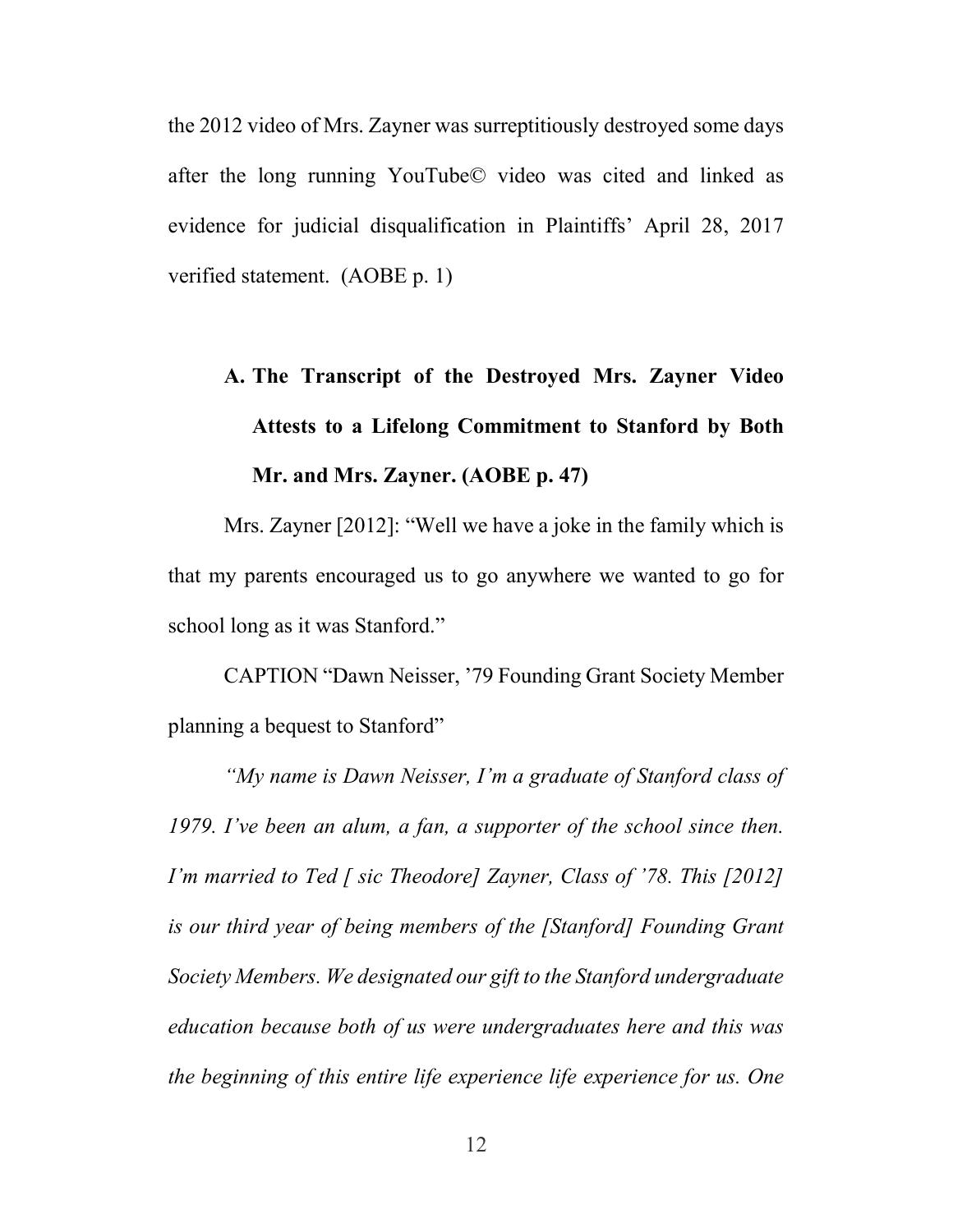of my favorite memories was spring quarter of senior year there was a very close group of us very close friends and one night probably a Thursday given our traditions we were over at the Oasis we had burgers and beer and then we went for our last late night swim skinny dip in Lake Laguintas and you just don't want that night to end. You're just too close to the end so we hopped in the car and we drove over ot the Coast and it was a beautiful moonlit drive and there were about six of us and it was like continuing that freshman dorm floor conversation senior year wrapped blankets arounds ourselves and walked on the beach for hours talking and I don't even remember what time we got back to campus [ Stanford]. We graduated with a really core group of clos e friends that has kept together ever since graduation. We may be physically disparate but we're still very, very close. We just wanted that to continue to someone else, for several someone however many someone's there can be. It was a very easy decision."

CAPTION: "The Founding Grant Society Honoring those who have included Stanford University in their estate plans".

"For more information contact Stanford Office of Planned Giving Phone (650) 725-4358 Email: planned.giving@stanford.edu)."

13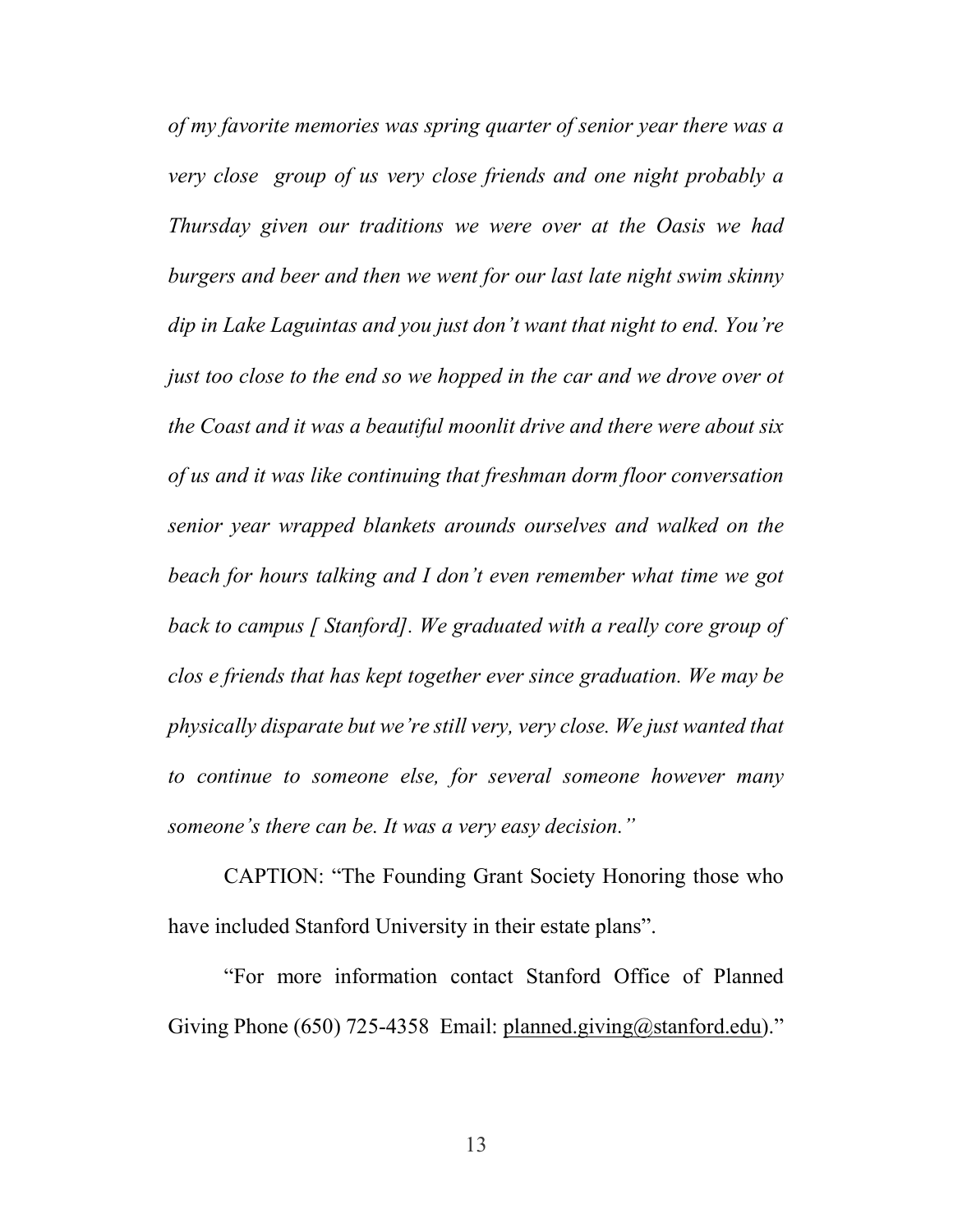B. The Destroyed Mrs. Zayner Video Attests to Both Mr. and Mrs. Zayner's membership in the Stanford Founding Grant Society Founding. (AOBE p. 47) "Theodore C. Zayner" is named in Stanford's recent publication as one of approximately 25 members of the Stanford Founding Grant Society Members. (AOBE p.148), with an undisclosed sum.<sup>5</sup>

# IV. THE STANDARD OF REVIEW IS MISINTERPRETATION OF LAW, AND EXERCISE OF DUE DISCRETION.

The trial court's decision is reviewed for an abuse of discretion and can be reversed if it applied the wrong legal standard or lacked a reasonable basis for its decision. Curle v. Superior Court (Gleason) (2001) 24 Cal. 4th 1059 [No. S080322. Feb. 8, 2001.] The trial court indisputably applied the inappropriate standard here – whether the judicial officer who was challenged could refuse personal service of the verified statement exhibits

 $\overline{a}$ 

 $<sup>5</sup>$  Mrs. Zayner attests that their estate planning contributions to Stanford are such that they would support</sup> several students at Stanford.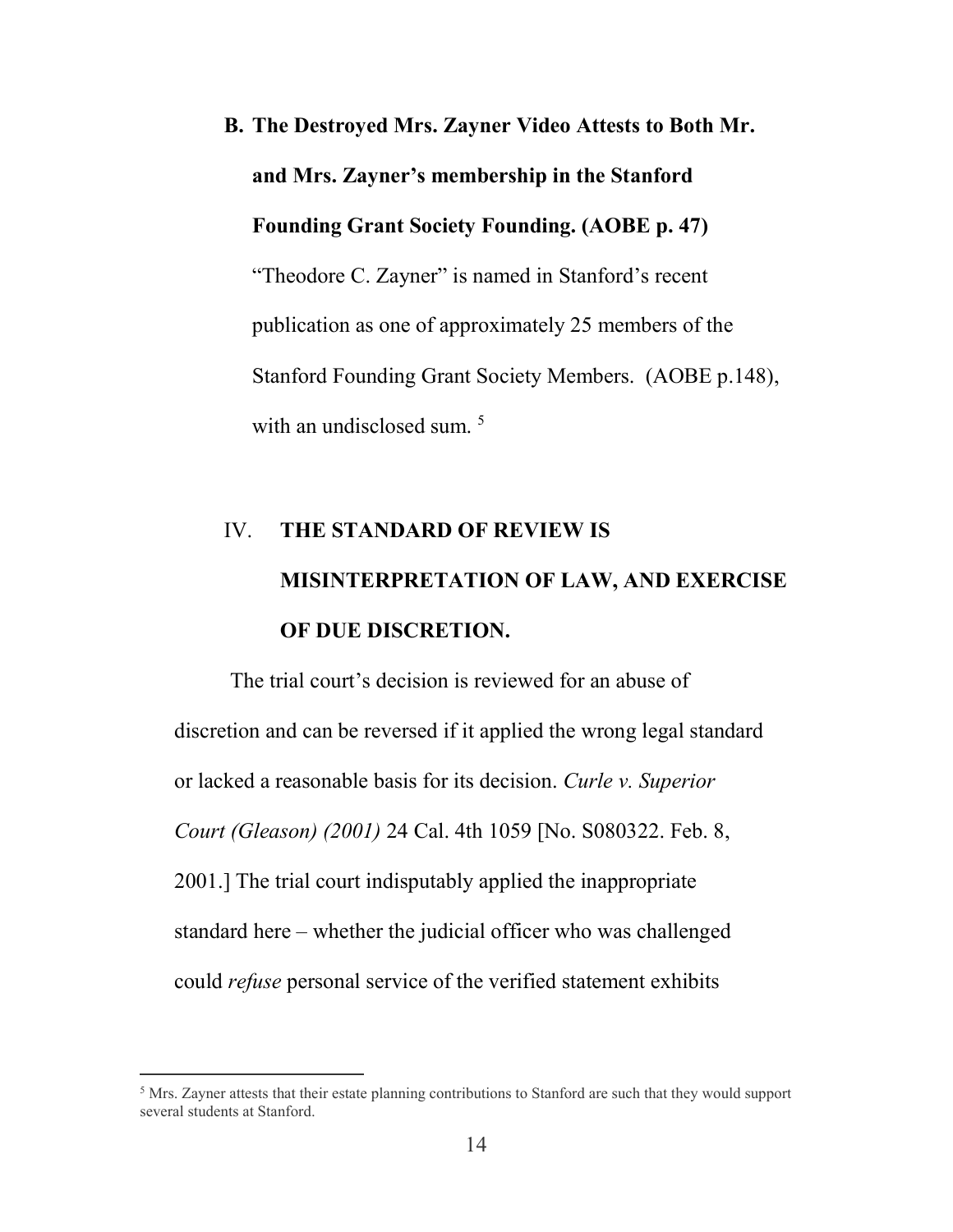(AOBE p.55-56, Decl. Sotto $\P$  $4,5$ , Decl Lloyd  $\P$  $3,4$ ), and then on that basis rule himself on the judicial challenge. The judicial officer failed to file an answer to the challenge statement or denial of the allegations, and thereby established cognizable appearance of prejudice for which judicial acceptance of recusal must now be the appropriate remedy.

Petitioners plead that they presented sufficient evidence to support a finding of "the appearance" of judicial bias, and therefore the trial court abused its discretion in self striking the verified statement for judicial challenge.

#### A. The Facts Constituting Grounds For Judicial

#### Disqualification are Meritorious. (CCP § 170.3 (c) (1).

The evidence here meets the lay criteria of appearing to lack impartiality.

1. Failure to Disclose the Judicial Relationship to Stanford in Advance of this Disqualification Motion Justifies Recusal. The challenged Judge neglected to comply with the Judicial Canons and disclose in open court the relationship with the party defendants in this case, and at least defendants in several other similarly situated cases in Santa Clara. (AOBE p. ) In

15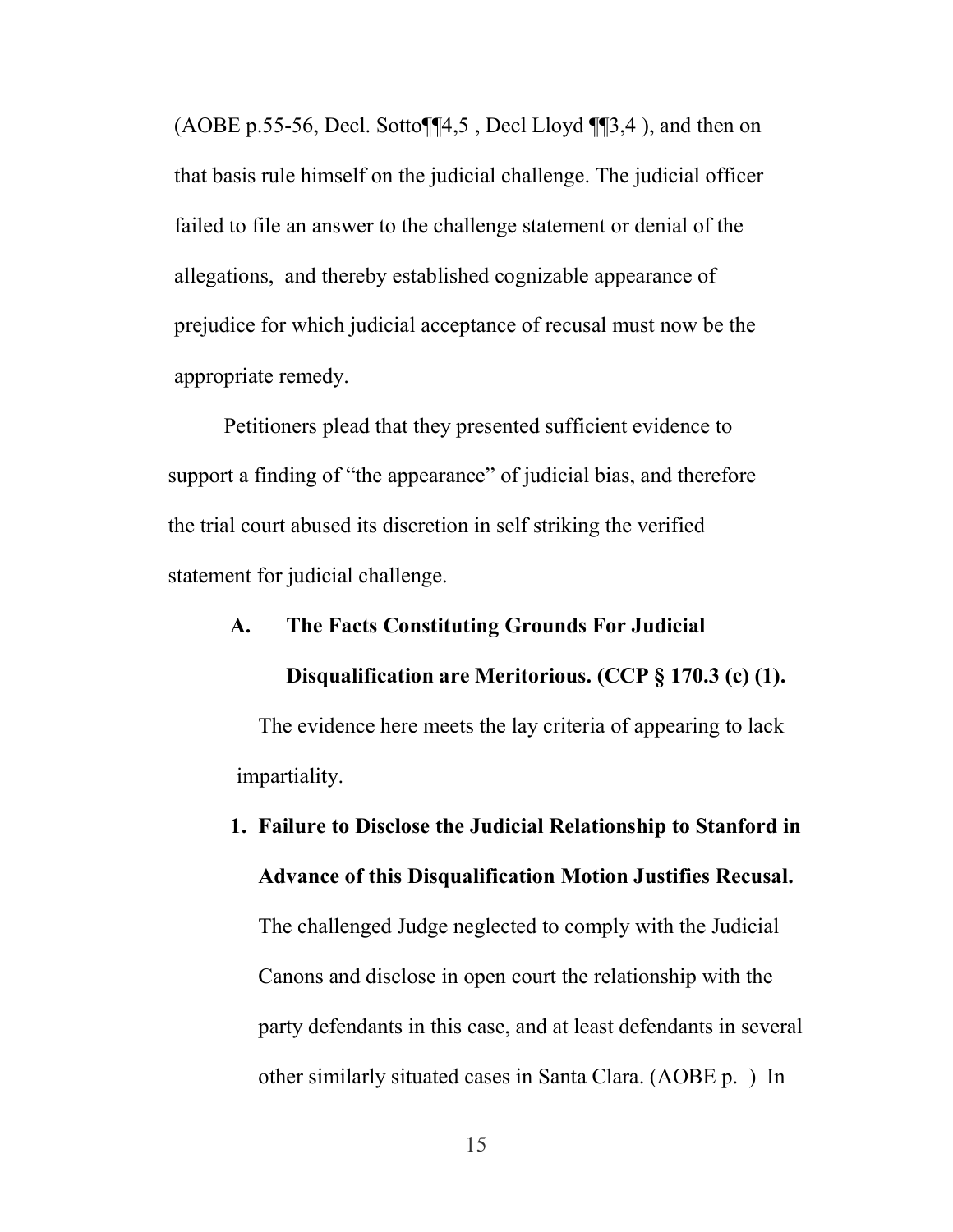AOBE p. 39-53 are itemized in the exhibit appendix , which reference the undisclosed relationship of the judicial officer and his spouse and family to Defendants Stanford.

## 2. Undisclosed Judicial Financial Interests and Estate Planning with Stanford and its Alter Egos Justify Recusal.

The challenged Judge neglected to comply with the Judicial Canons and disclose in open court the relationship with the party defendants in this case, and at least defendants in several other similarly situated cases in Santa Clara. (AOBE p. 44,45 )

## 3. Undisclosed Current and Ongoing Relationships With Stanford Justify Recusal.

Exhibits are attached to this brief in support that the judge's relationships to Defendants Stanford and its alter egos are current, relevant, and prejudicial. (AOBE p.144-161; and p. 39-52 )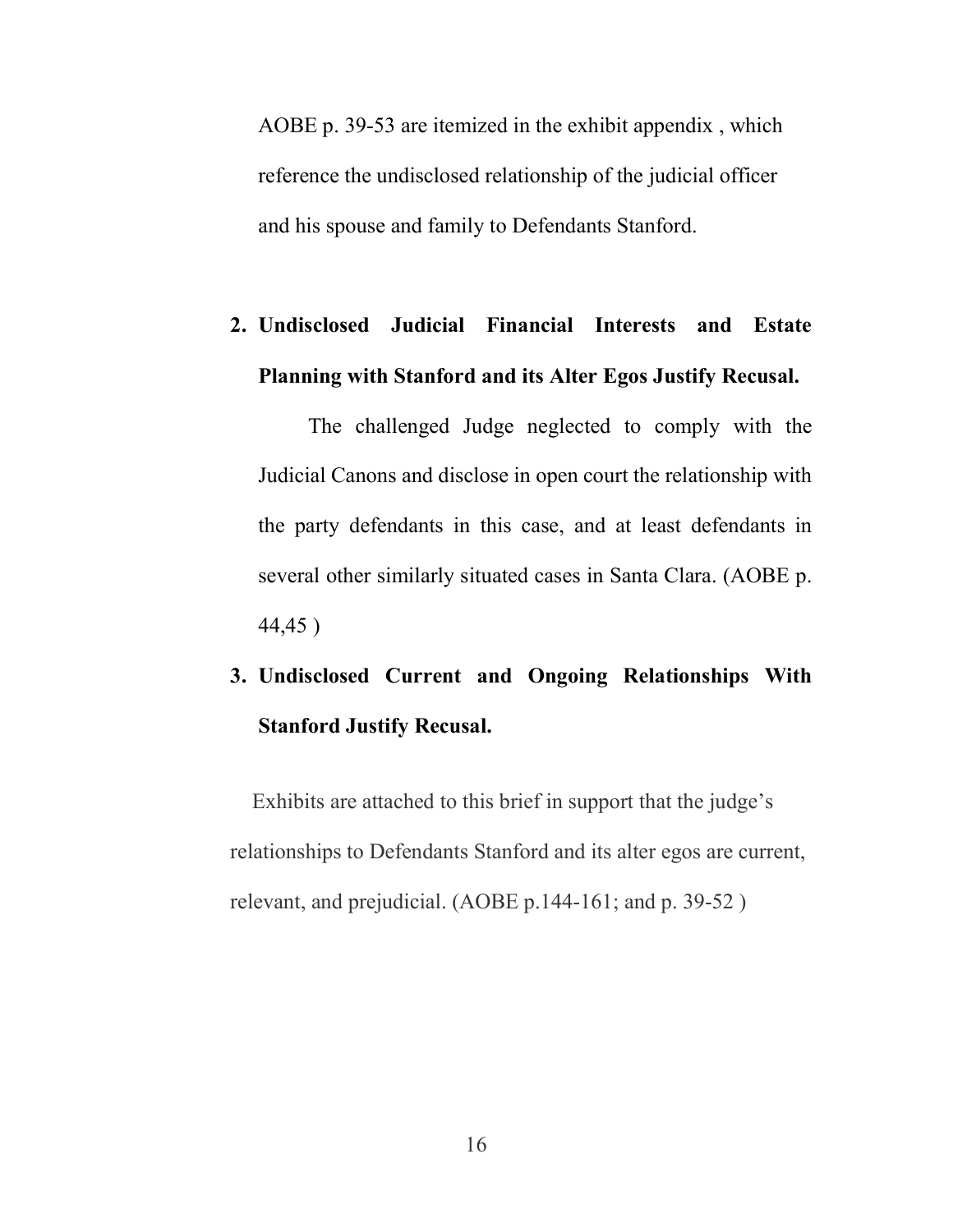4. Spousal Financial Interest Separately Warrants Judicial Recusal.

Code of Civil Procedure § 170.1. (a) "A judge shall be disqualified if any one or more of the following are true:

(B) A judge shall be deemed to have a financial interest within the meaning of this paragraph if: (i) A spouse or minor child living in the household has a financial interest. (ii) The judge or the spouse of the judge is a fiduciary who has a financial interest. (AOBE p.48, p. 157)

## 5. Judicial Failure to Dispute the Allegations in the Challenge Justifies Disqualification.

Whereas a statement of disqualification cannot be based on belief, hearsay, or other inadmissible evidence; accordingly a judicial answer to a petition for Code of Civil Procedure § 170.1 can also not build its foundation on a bed of sand. The challenged judicial officer must submit a verified answer, even in the alternative, to the order striking the recusal, with a declaration of facts, under oath. Here the Judicial Order striking the Verified Recusal Statement lacks any foundation with a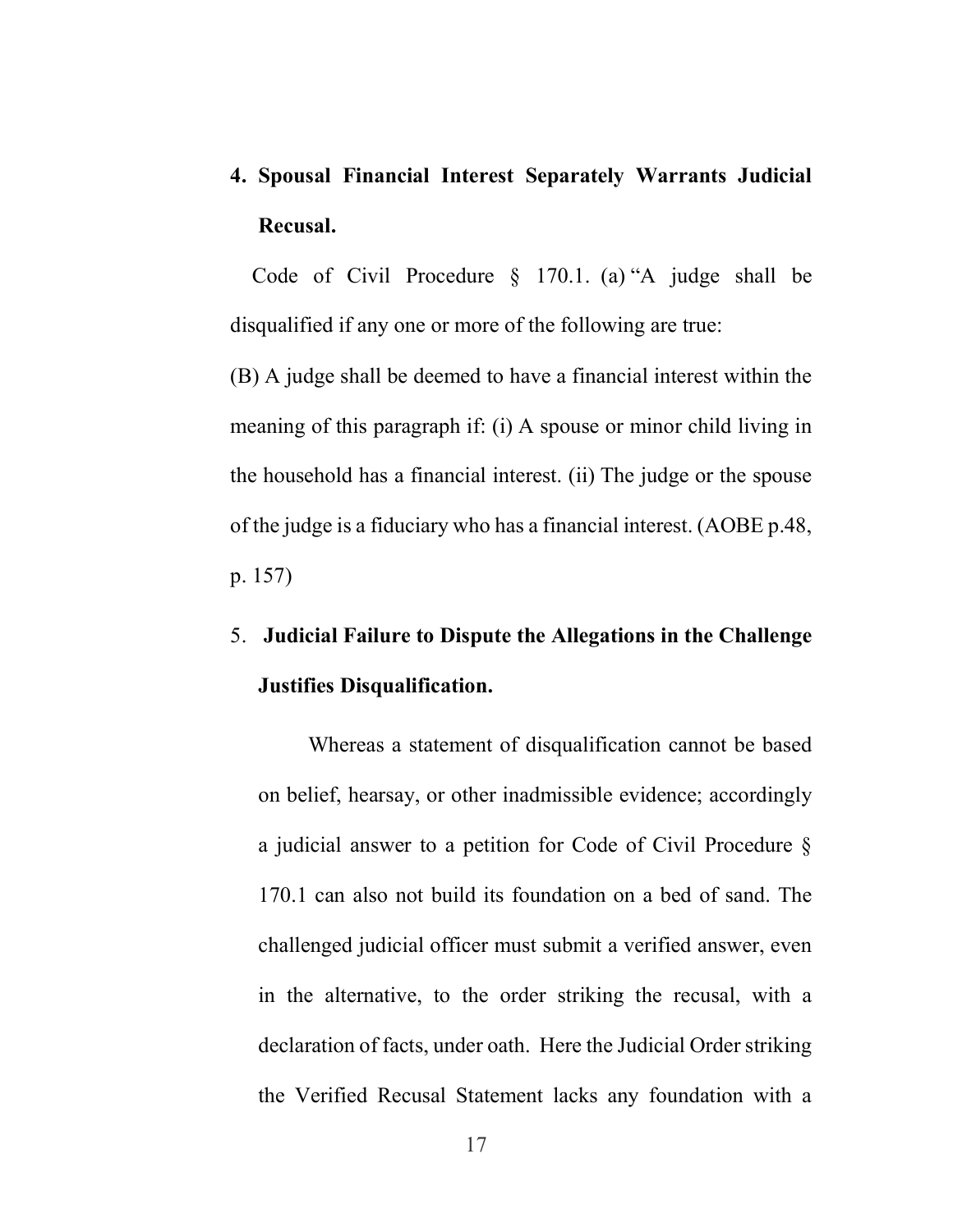declaration of facts and disclosure of the judicial relationships. United Farm Workers of America v Superior Court (1985, 4th Dist) 170 Cal App 3d 97, 216 Cal Rptr 4.

# 6. Surreptitious Evidence Destruction and Concealment of Mrs. Zayer's Video Testimonial after the April 28, 2017 Exhibits Were Released to Stanford.

The single biggest damning evidence mandating judicial recusal in this case is the actual conduct of the parties of interest after the evidence of the Mrs. Judge Zayner video was released by Plaintiffs.

The video of Mrs. Zayner which was marked as " 2012" surreptitiously was destroyed or removed from all public view days after Plaintiffs' notice to Stanford and Judge Zayner. Stanford denied either doing or instructing the destruction or concealment of Plaintiffs' evidence. Judge Zayner failed to address the destroyed video, and has made no verified statement under oath.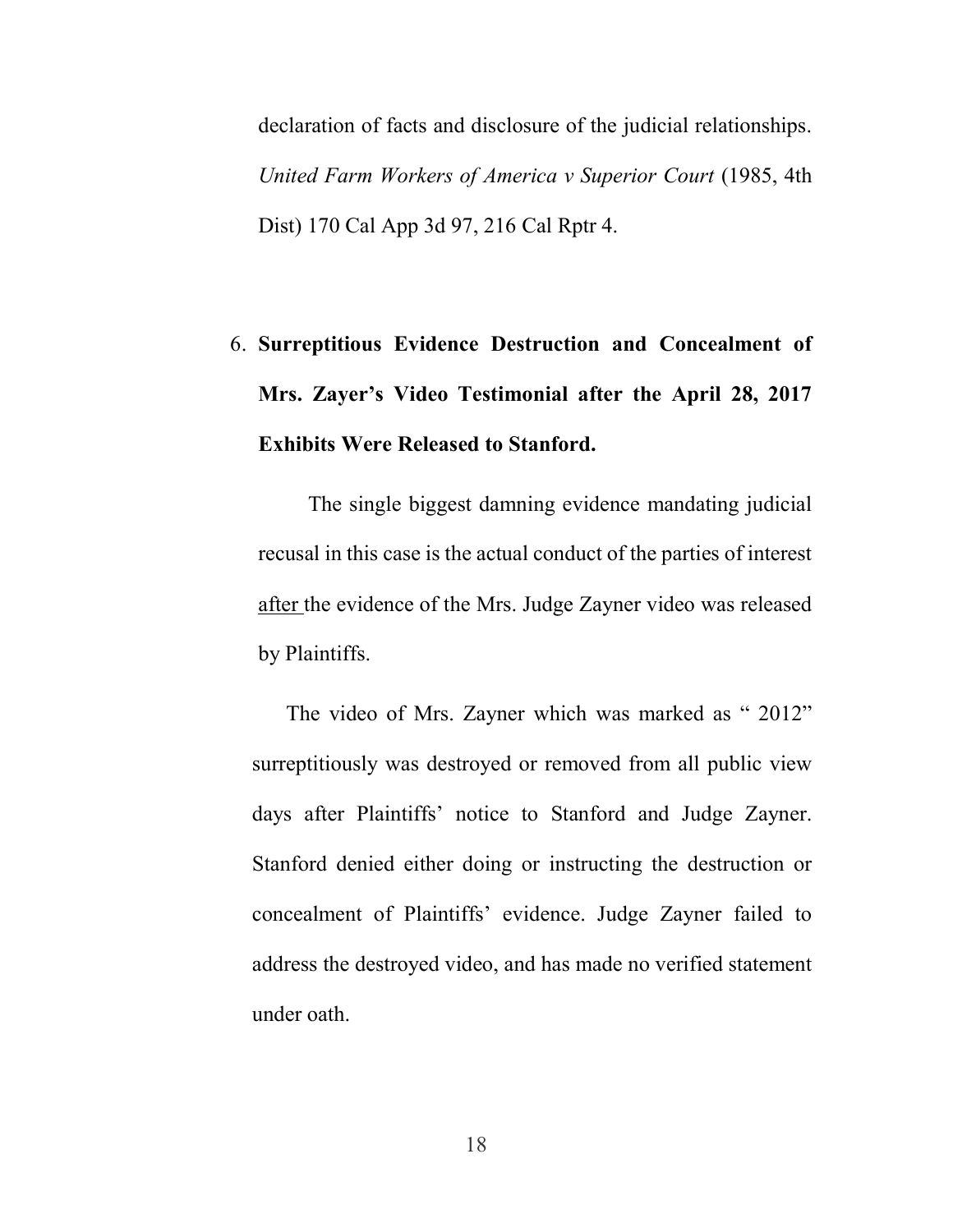## 7. Judicial and Court Clerk's Willful Refusal to Accept Personal Service in Violation of CCP § 170.3( C) (1)

CCP § 170.3( C) (1) requires that a statement of disqualification to be personally served on the judge to be disqualified or upon his or her clerk provided the judge is present in the courthouse or chambers. Here the Statement of Disqualification was first served on the Court on Friday April 28, 2017 (AOBE p.89 POS, p.61 Decl. Sotto¶¶¶4-6 ), however, inexplicably when servers attempted to serve the remainder of the filed documents (Exhibits and Declaration) on May 1, 2017, the next business day on the Judge and/or Court Clerk, the Clerk and judicial officer refused service, estopping service and frustrating purpose. (AOBE p. 56 Decl. Sotto ¶¶¶4,5,6; p. 61 Decl. Lloyd ¶¶2-5).

Subsequently, the Court then struck the verified statement as "conclusory" and also ruling that there were "no exhibits" or declarations to the statement. (AOBE p.83 Court Order)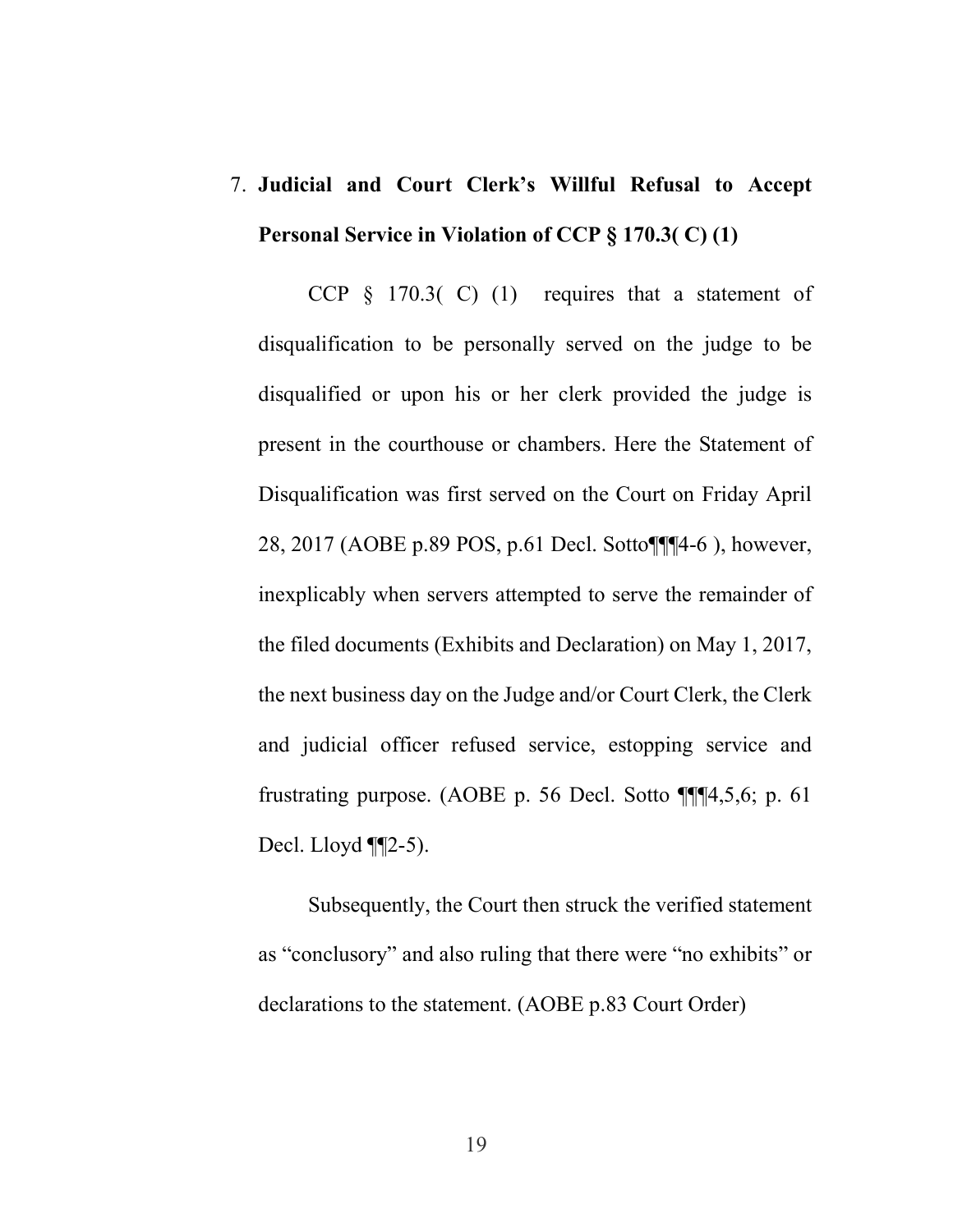## V. PLAINTIFFS' STATEMENTS OF DISQUALIFICATION WERE TIMELY.

Pursuant to CCP 170.4 (b), the pleadings were timely and demonstrated legal grounds for disqualification. Petitioners filed a statement of disqualification on April 28, 2017. (AOBE p. 89)

Whereas, the Court refused to accept service of the full moving papers and exhibits (AOBE p. 56 Decl. Sotto ¶¶¶4-6; p. 61 Decl. Lloyd  $\P\P(2-5)$ .

Whereas, the Court struck the first disqualification partly based on the very exhibits which the Court refused to accept service (AOBE p.83 Court Order);

Whereas, the Court's first order striking disqualification failed to include an alternative verified answer within ten days or accept recusal (AOBE p.83 Court Order 5/5/17);

Whereas, on or about after May 5, 2017 Petitioners learned of the evidence destruction and or concealment of the Mrs. Judge Zayner testimonial video from the prior unrestricted public view (AOBE p.47, p.48; p.20, Decl. Doe ¶5; AOBE p.51-52) ; and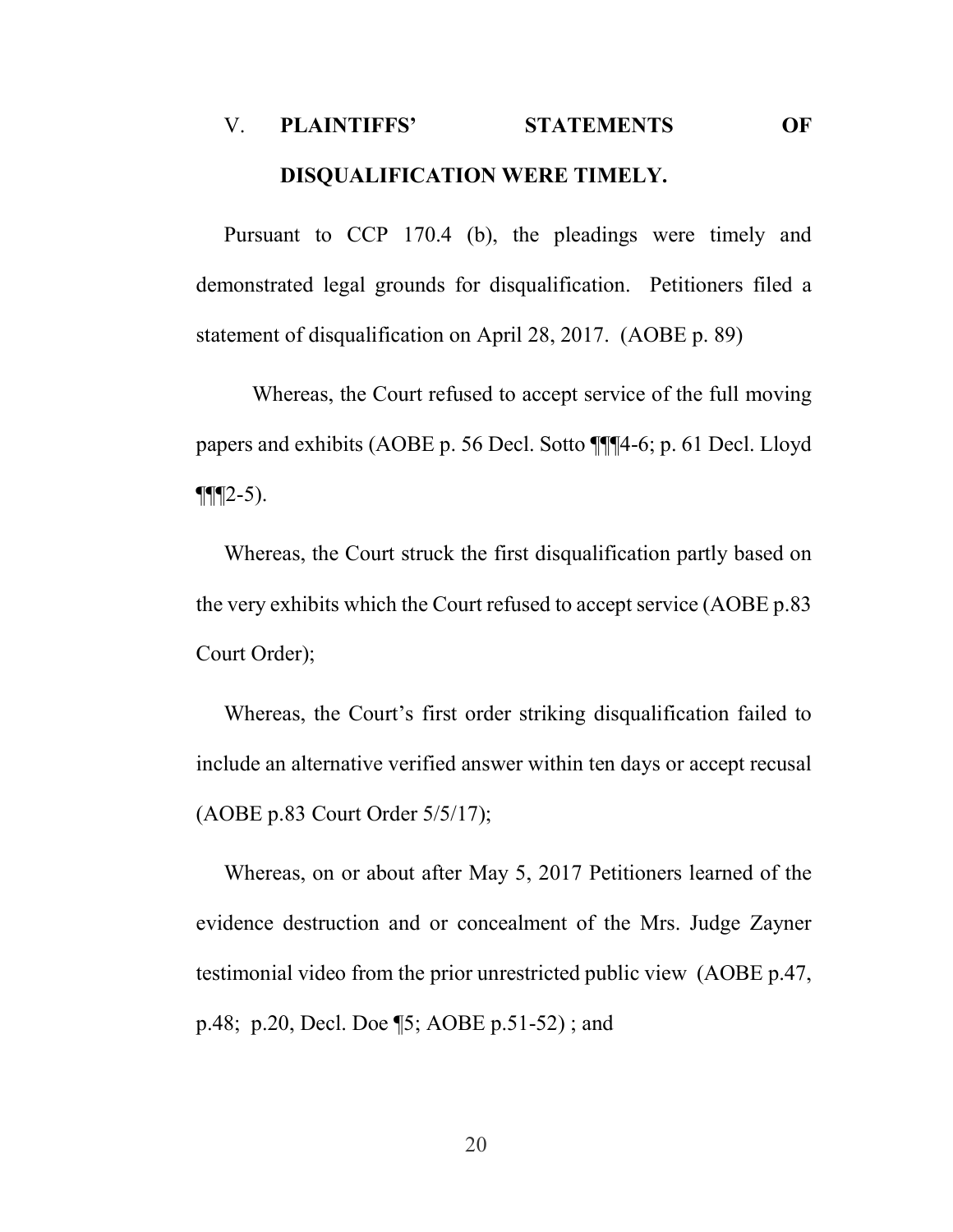Whereas Defendants stonewalled and denied any association or knowledge of the Court's possible removal of the video evidence of Mrs. Judge Zayner ( AOBE p. 51, 52) ;

Petitioners therefore on June 9, 2017 filed a second statement of judicial disqualification. ( AOBE p.1)

 A party seeking to disqualify a judge must do so "at the earliest practical opportunity after discovery of the facts constituting the grounds for the disqualification". ( CCP §170.3, subd. (c) (1). Petitioners' Statement of Disqualification was based on facts and events that became known to them between on or about March 1, 2017 and May 10, 2017 ( AOBE p. 109 Decl. Doe ¶9) Because the Statement of Disqualification was filed at the earliest practicable opportunity after discovery of the facts, it must be considered timely and weighed on its merits. Code of Civil Procedure § 170.1.

# VI. THE STATEMENT OF DISQUALIFICATION STATED UNAMBIGUOUS GROUNDS FOR RECUSAL.

 The Court must consider a statement of disqualification that demonstrates on its face potential legal grounds for recusal. Code of

21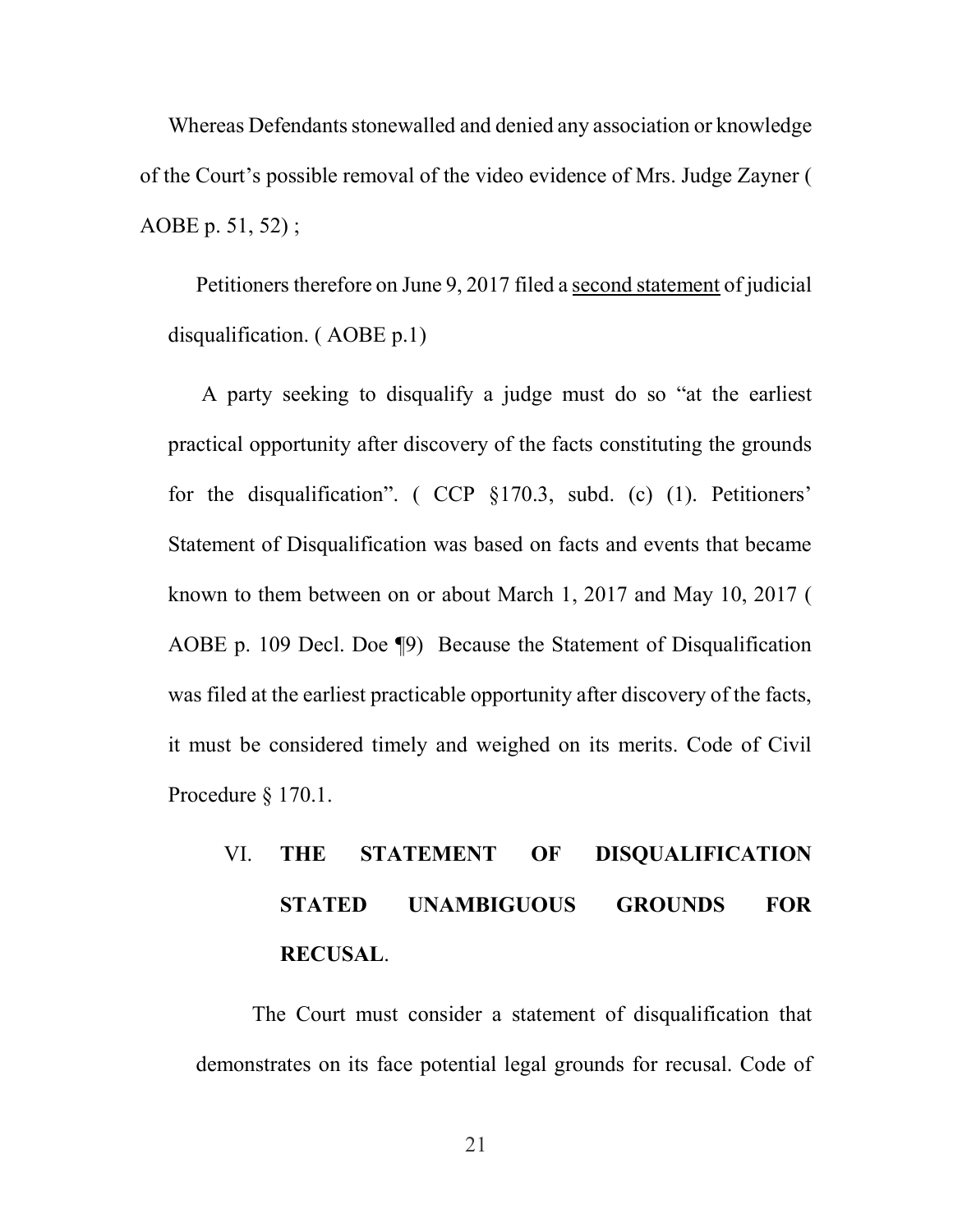Civil Procedure §170.4 subd. (b). A statement of recusal must set forth the grounds for disqualification. (Code of Civil Procedure § 170.3 subd. (c) (1). A statement of disqualification may be based on admissible evidence.

### VII. A JUDGE HAS JUST AS STRONG A DUTY TO RECUSE HIMSELF FOR CAUSE, AS A DUTY TO RULE.

A judge has both an ethical and statutory duty to recuse himself where there are legal grounds for recusal. ( Code of Civil Procedure § 170). The judge's duty to decide does not override the duty to recuse if there are grounds for recusal. United Farm Workers of America v Superior Court supra 170 Cal. App 3d.p.100.

A judge is statutorily prohibited from deciding the issue of his own recusal. Pursuant to Code of Civil Procedure § 170.3 (c) (5) "A judge who refuses to recuse himself or herself shall not pass upon his or her own disqualification or upon the sufficiency in law, fact, or otherwise, of the statement of disqualification filed by a party."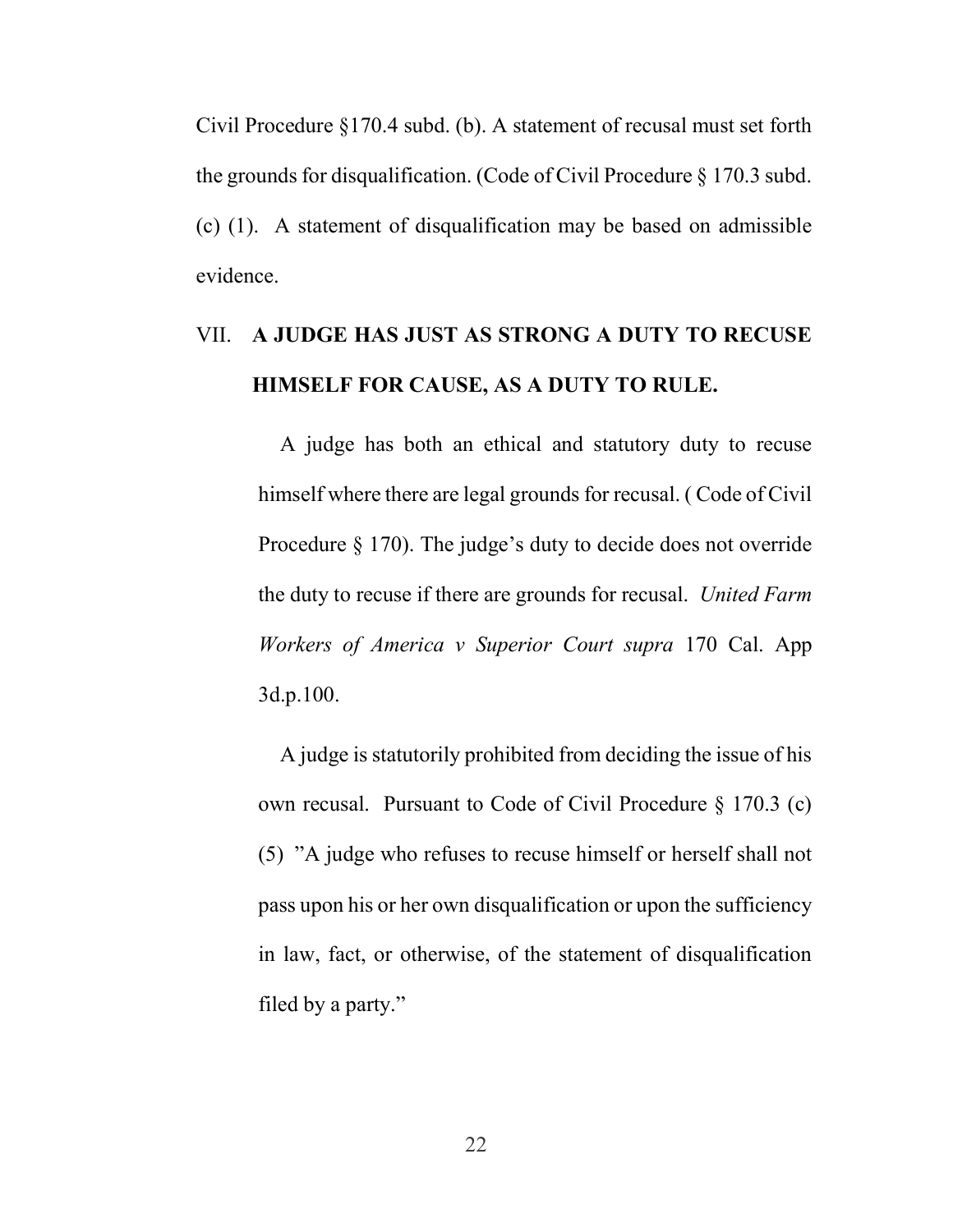### VIII. THE JUDGE'S DUTY TO DISCLOSE IS GREATER THAN THE DUTY TO RULE.

Canon 3E(2) requires judges to disclose on the record information that is reasonably relevant to the question of disqualification, even if the judge believes there is no basis for disqualification. Public perception and trust in the justice system is paramount.

The "duty to disclose," means that Judge Zayner was already under a duty to familiarize himself with any possible conflicts of interest (Code of Civil Procedure§170.1(3)(c)) and disclose any possible conflicts immediately to the parties. It is not up to the plaintiffs to discover conflicts of interest invoking a Code of Civil Procedure § §170.1 whether in a timely manner or not. "Although a party has an obligation to act diligently, he or she is not required to launch a search to discover disqualifying information that a judge should have disclosed," Christie v. City of El Centro (App. 4) Dist. 2006) 37 Cal.Rptr.3d 718, 135 Cal.App.4th 767, review denied. See also, (Urias, supra, 234 Cal.App.3d at p. 425,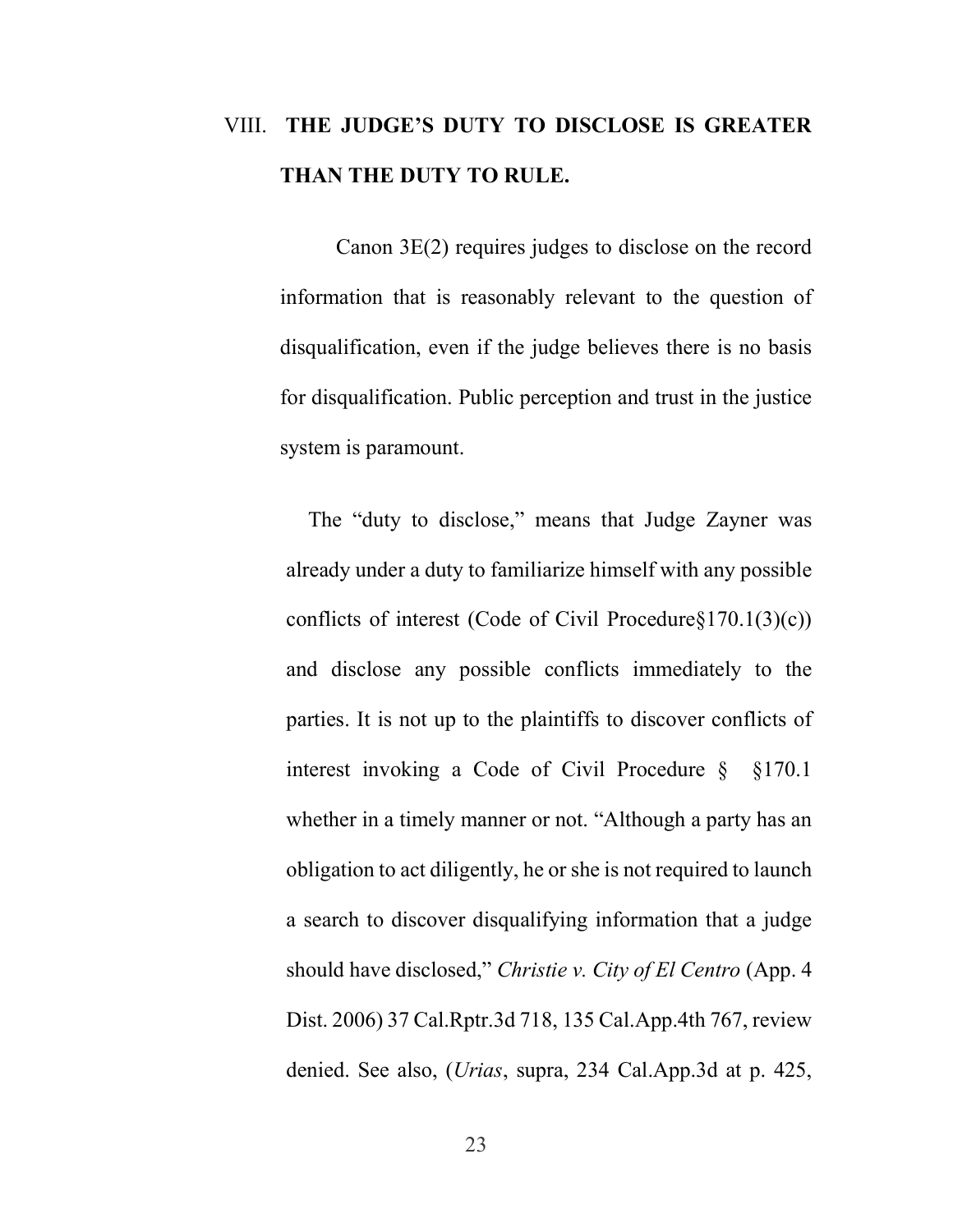285 Cal.Rptr. 659 [party not required to investigate to ascertain a judge's former clients]; Betz, supra, 16 Cal.App.4th at pp. 935, 937, 20 Cal.Rptr.2d 841 [parties not required to investigate to ascertain clients of law firm in which arbitrator had been a partner].)

Even as late as June 30,2017 Judge Zayner has neglected to make the required disclosure to Plaintiffs in this case, or many if not all other Plaintiffs similarly situated. (*Lyons vs.* Stanford, Phills vs. [Stanford],

## 1. The Judge Must Disclose His Current and Close Allegiances and Affiliations.

While a 'mere prior association [does not]form a reasonable basis for questioning a judge's impartiality."" (Allphin v. United States (Fed. Cir. 2014) 758 F.3d 1336p. 1344, citing Maier v. Orr (Fed. Cir. 1985) 758 F.2d 1578.), no case asserts that publicly naming yourself as "The Stanford Family", forming the Stanford Founder's Grant Society, donating to Stanford undisclosed sums (AOBE p. 147, 148), and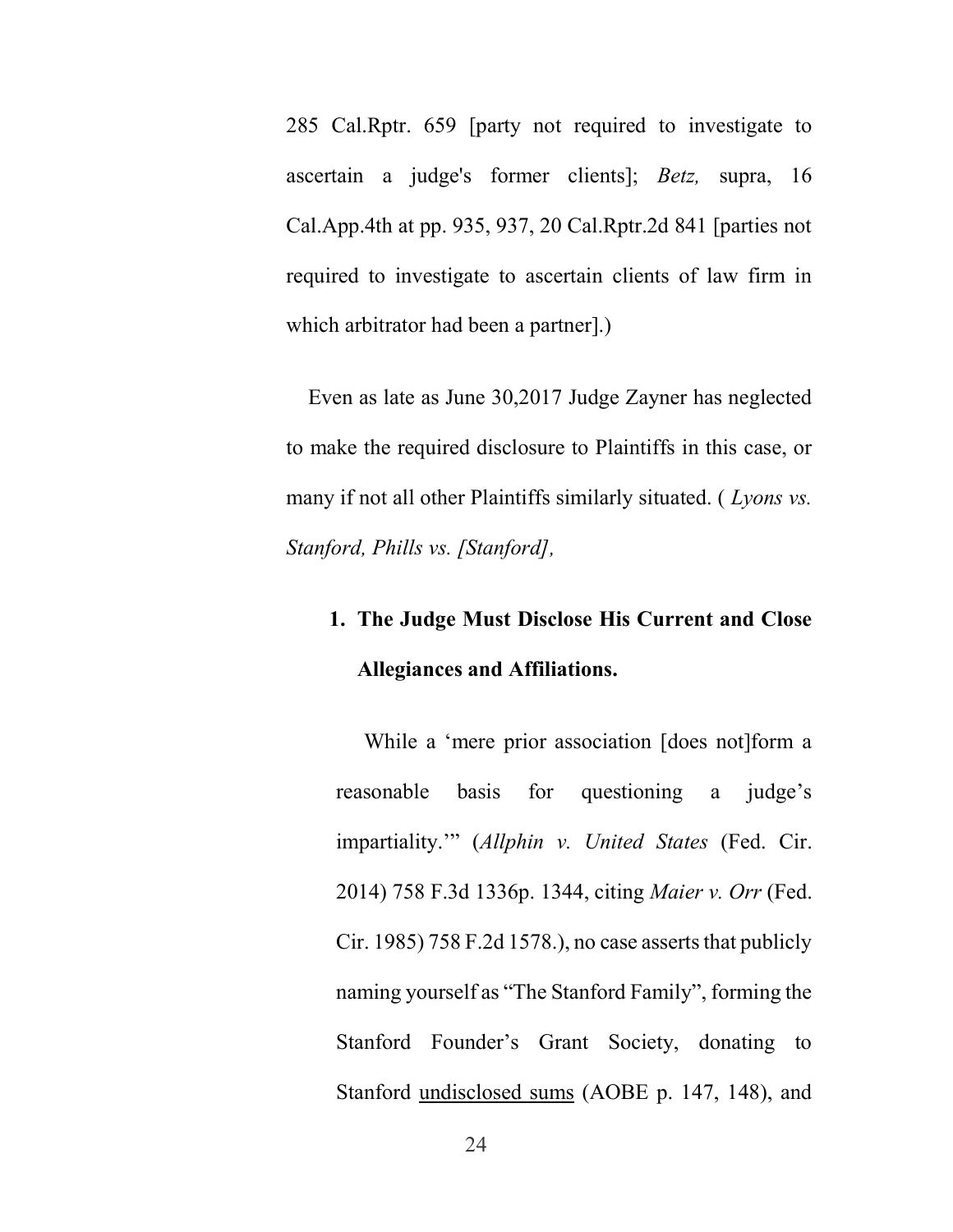affirming at a public recall of a college graduation's late night skinny dipping with your wife and Stanford "SULsies" (AOBE p. 150- "comments" ), friends, drinking beers and committing your life earnings to Stanford. (AOBE p.77 ) ( Accessed now at https://www.youtube.com/watch?v=inLHxM-j7l8).

2. The judge must not proceed in spite of a conflict of interest that he knows or should know, or only recuse after being found out.

On or about at least April 17, 2017, Judge Zayner was aware of a potential appearance of conflict with several Defendant Stanford and its alter ego cases in his Court. (AOBE p138 ¶ 11). Other Plaintiff cases with Stanford defendants were regularly appearing in Judge Zayner's Court, and at least one had recently brought forth the Judge's current financial and interest relationships. (AOBE p.129-130 )

There was no evidence that the Judge, in this case or others similarly situated with Defendants Stanford or its alter egos, even in perhaps abundance of caution, since the t earlier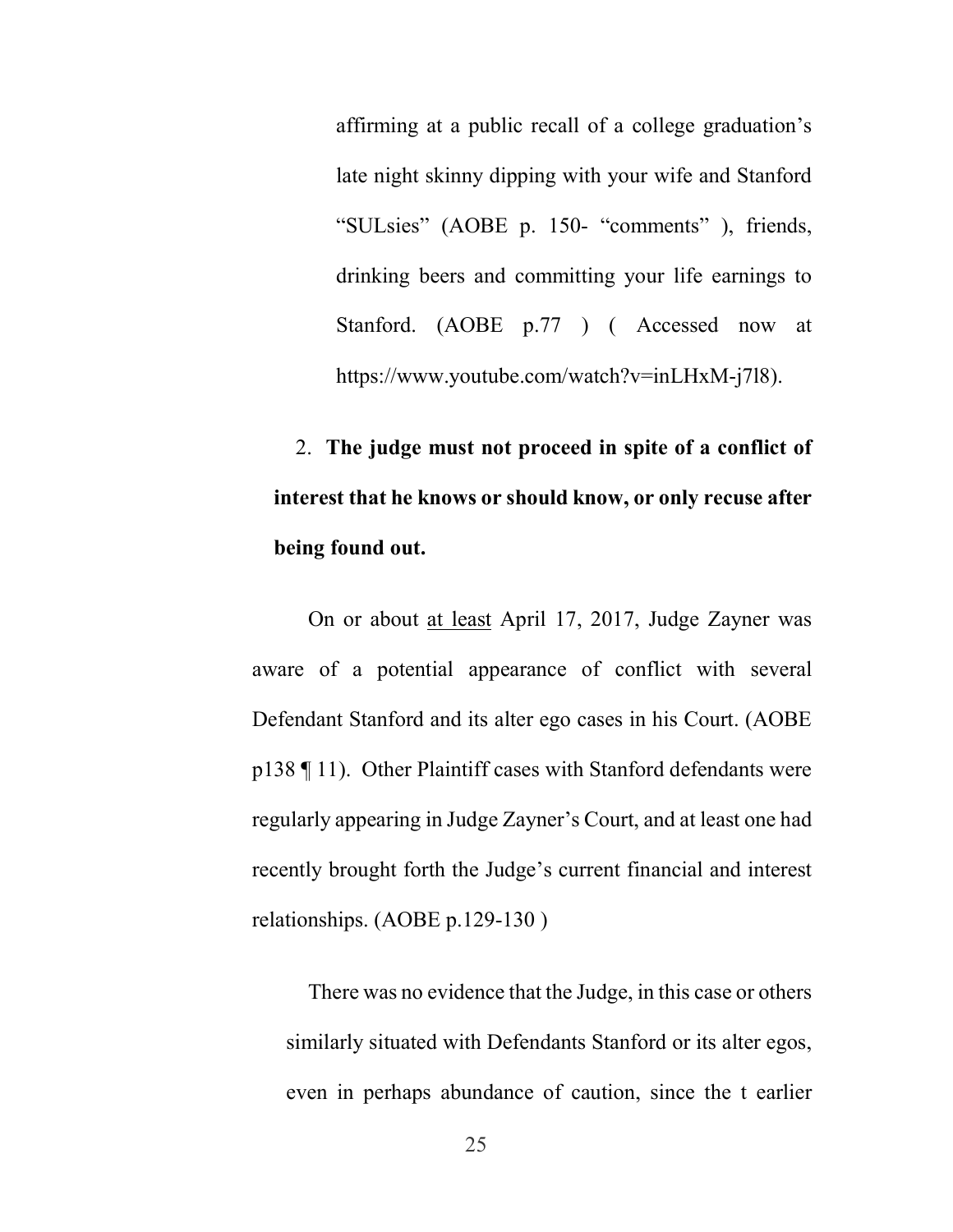motion in Lyons vs. Stanford ( AOBE p. 128) disclosed his relationship to any Plaintiffs. (Phils adv. Leland [Stanford] CV263146) (AOBE p.109 Decl. Doe ¶¶¶6,7,8 )

3. The judge must not refuse to disqualify himself and force the parties to proceed in spite of an undisclosed conflict of interest.

"The issue of disqualification must be raised at the earliest reasonable opportunity after the party becomes aware of the disqualifying facts". North Beverly Park Home-owners Ass'n v. Bisno (App. 2 Dist. 2007) 54 Cal.Rptr.3d 644, 147 Cal.App.4th 762, rehearing denied, review denied. That is the only timeliness requirement for a CCP §170.1, which is true here.

As to the legislative purpose, "Statutes governing disqualification of judges for cause are intended to ensure public confidence in the judiciary and to protect the right of the litigants to a fair and impartial adjudicator". Rossco Holdings Inc. v. Bank of America (App. 2 Dist. 2007) 58 Cal.Rptr.3d 141, 149 Cal.App.4th 1353, modified on denial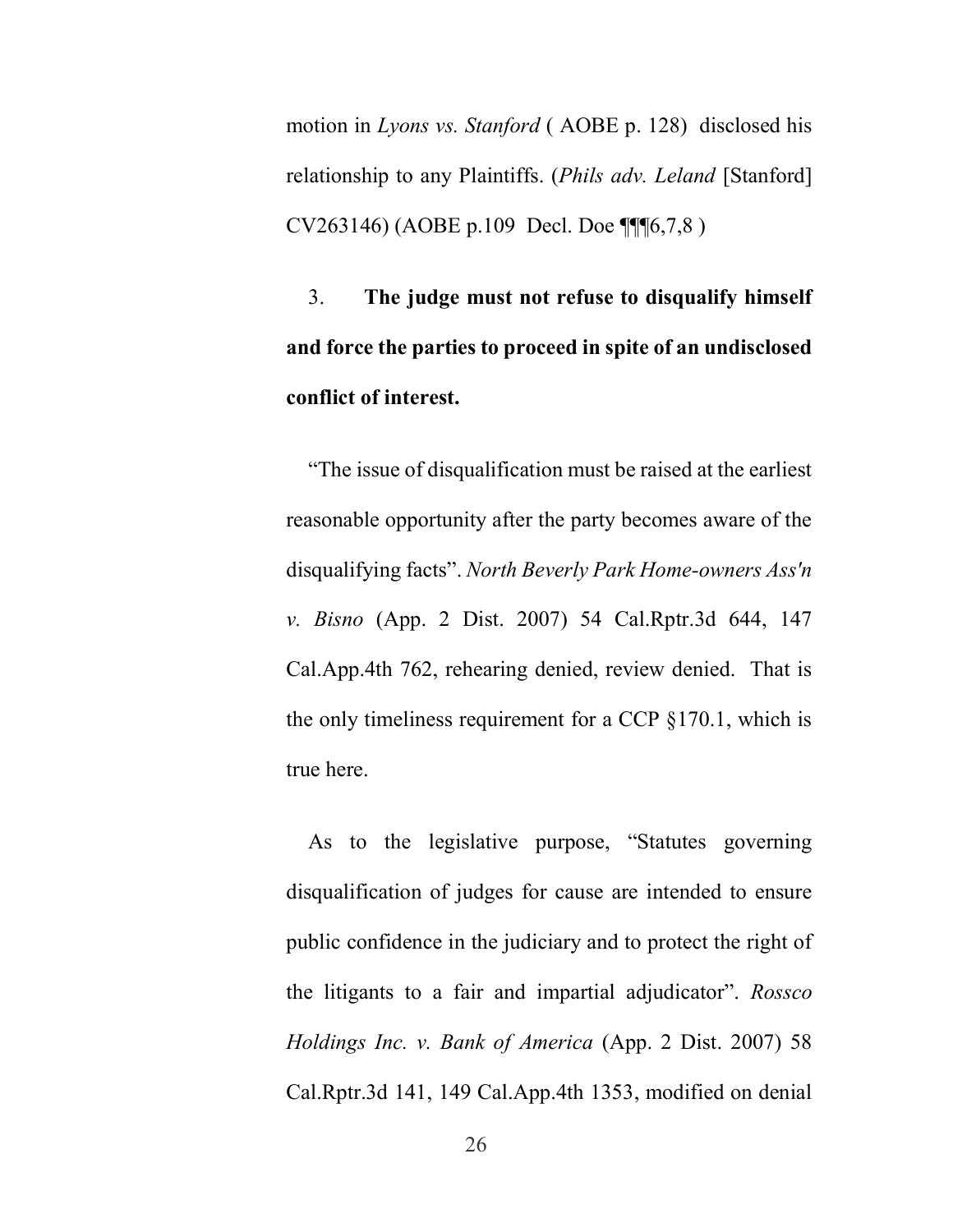of rehearing. See also, Peracchi v. Superior Court (2003) 135 Cal.Rptr.2d 639, 30 Cal.4th 1245, 70 P.3d 1054, rehearing denied.

#### 4. The acts of a judge subject to disqualification are void.

While the majority of cases instruct that the orders of a judge subject to recusal are void, according to some authorities the order are voidable. Giometti v Etienne (1934) 219 C 687, 688– 689 (void); Urias v Harris Farms, Inc. (1991) 234 CA3d 415, 424, 285 CR 659 (voidable); Betz v Pankow (1993) 16 CA4th 931, 939– 940, 20 CR2d 841 (voidable); Rossco Holdings Inc. v Bank of America (2007) 149 CA4th 1353, 58 CR3d 141 (void); Christie v City of El Centro  $(2006)$  135 CA4th 767, 37 CR3d 718 (void); see also §2.75 for discussion of effect of rulings by judge who was subject of a peremptory challenge.

## 5. Disqualification of a judge occurs when the facts creating disqualification arise.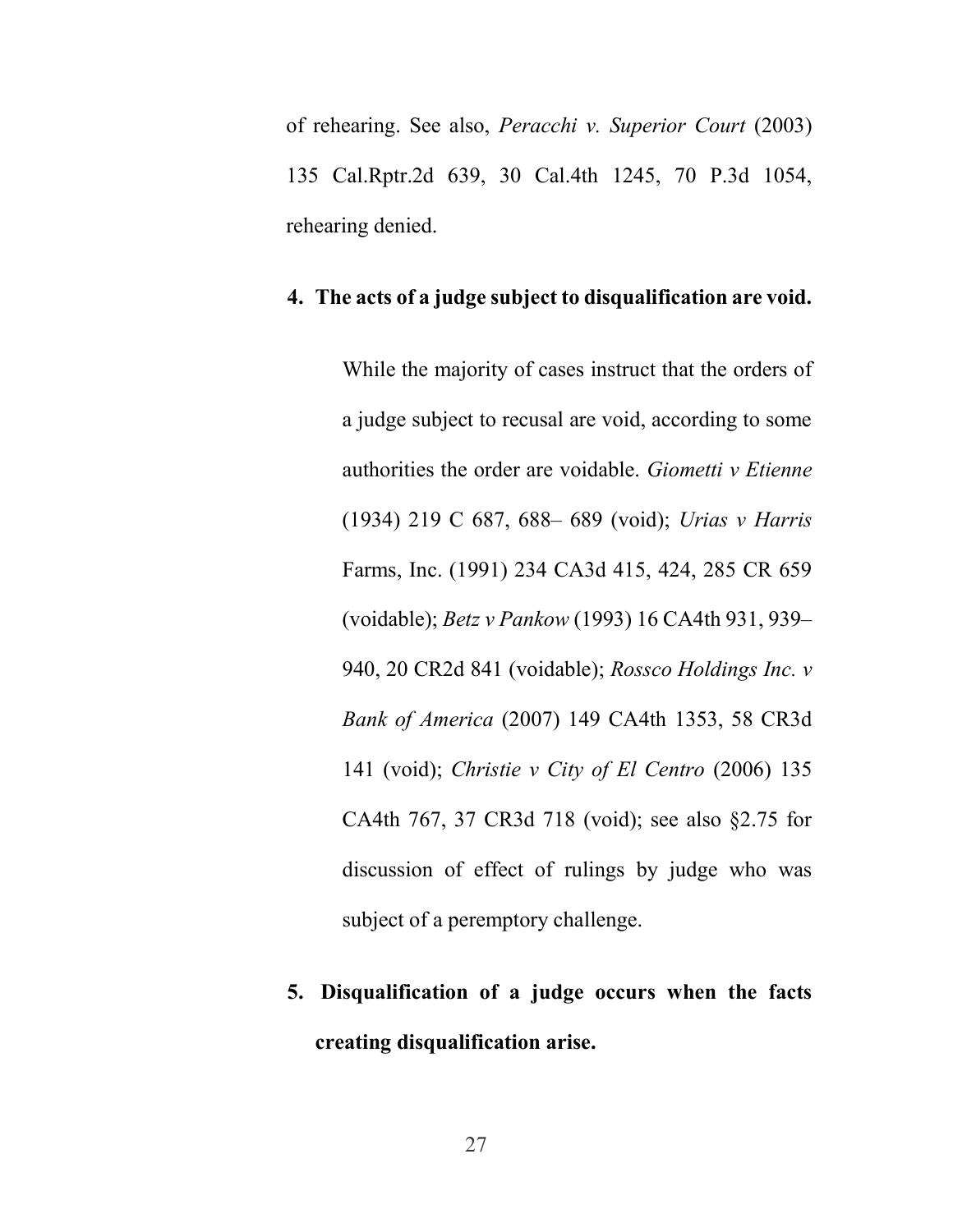In Christie v. City of El Centro (App. 4 Dist. 2006) 37 Cal.Rptr.3d 718, 135 Cal.App.4th 767, review denied, the disqualification of a judge occurs when the facts creating recusal arise, not when disqualification is established.

This instructive case would mean that Judge Zayner should be disqualified before he took the case because the facts creating the disqualification (life commitment of the Judge and Mrs. Zayner to Stanford ) already had arisen prior to his accepting assignment, not when the facts were discovered by Plaintiffs, and thus his rulings are voidable on objection.

On or about April 28, 2017 the Trial Court declined to entertain the exhibits in the first filing, and then on or about June 9, 2017 the Trial Court declined to consider the merits and new evidence, or allow the statement and evidentiary exhibits to be ruled on by another judge. Nothwithstanding the Court's refusal to recuse itself, and the Court's refusal to disclose its relationship to Stanford in open court From June 9, 2017 to June 30, 2017, the Trial Court continued to rule on all motions in the base case with full force and effect.

#### IX. THE JUDGE HAS AN IMMENSE AND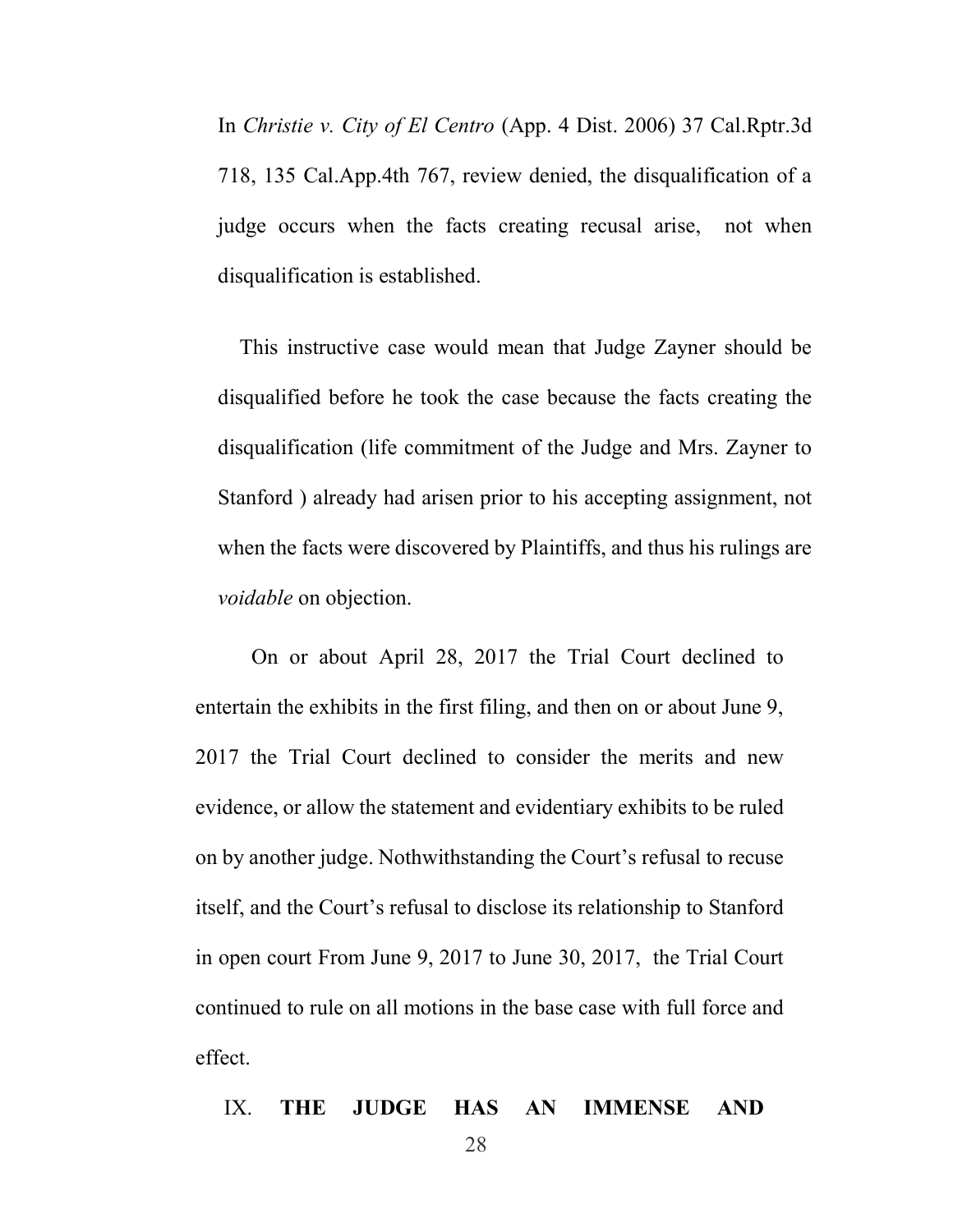# INTRICATE PERSONAL AND FAMILIAL LIFELONG ALLEGIANCES TO DEFENADNT STANFORD.

Even a casual alumnus could argue some interest would not be an inconclusive grounds for recusal. It is much simpler in this particular case because the judge has shown much, much more than a related interest. The monologue in these videos shows a judiciary and his spouse who are dedicated to if not almost obsessed with their alma mater ( AOBE p.47-48 ). Since the Judge engages regularly in these velvet handcuff Stanford activities, that influence and cross promotional relationship without a waiver of both parties, should preclude the judge from making judgment in a case involving Stanford or any of its alter egos.

# X. STANFORD'S ALTER EGOS ARE OF SIMILAR NAME RECOGNITION AND FINANCIAL INTEREST.

The alter agos of Stanford, Stanford HealthCare, and Leland Junior University, etc. known to be the one and the same for purposes of alumni and the spirit of fundraising. For example,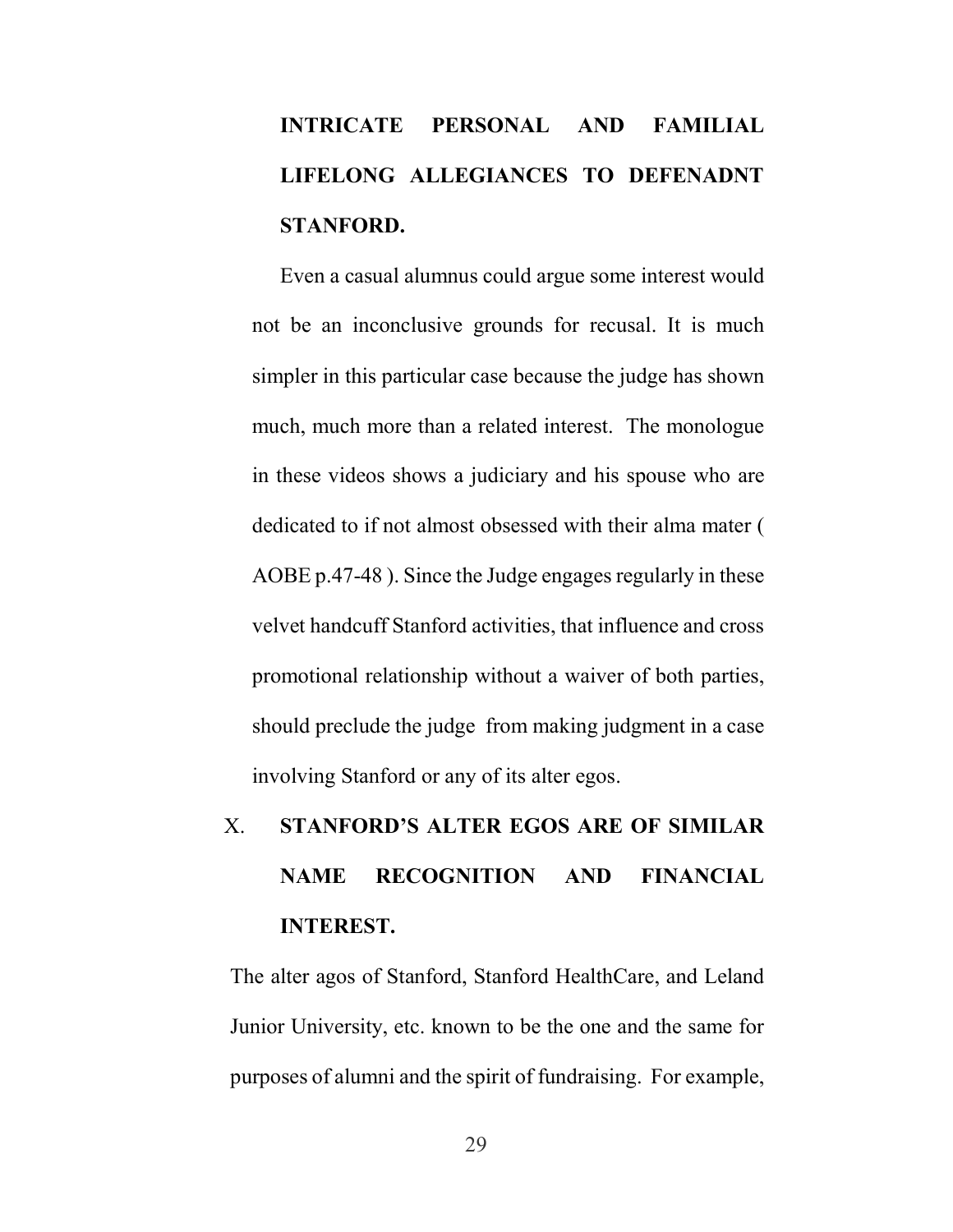clearly, Stanford University medical students intern at the Stanford Hospital or SHC, and the professors and doctors are employees of Stanford University. Therefore, even assuming arguendo that Stanford University does not have any relationship to Stanford Health and the multitude of Stanford's other named institutions, such argument is not persuasive in attempts to reject mandatory judicial recusal. Clearly, if Defendant "Stanford" whether Stanford Health, Leland University, Board of Trustees of Leland, Stanford University, Packard Hospital, etc.were to lose a trial , it would inarguably bode less favorably for the name Stanford and the institutional finances ( alumni contributions, fundraising, public image) regardless of its alter egos.

Accordingly the volumes of court awarded exorbitant monetary "sanctions" in favor of Stanford by the challenged Judge as shown here would equate to a better financial outlook for Stanford as a general institution. Notwithstanding Stanford's operations as a "non-profit", its divisions and alter egos utilize for example the lands which are owned by Stanford and its operating entities.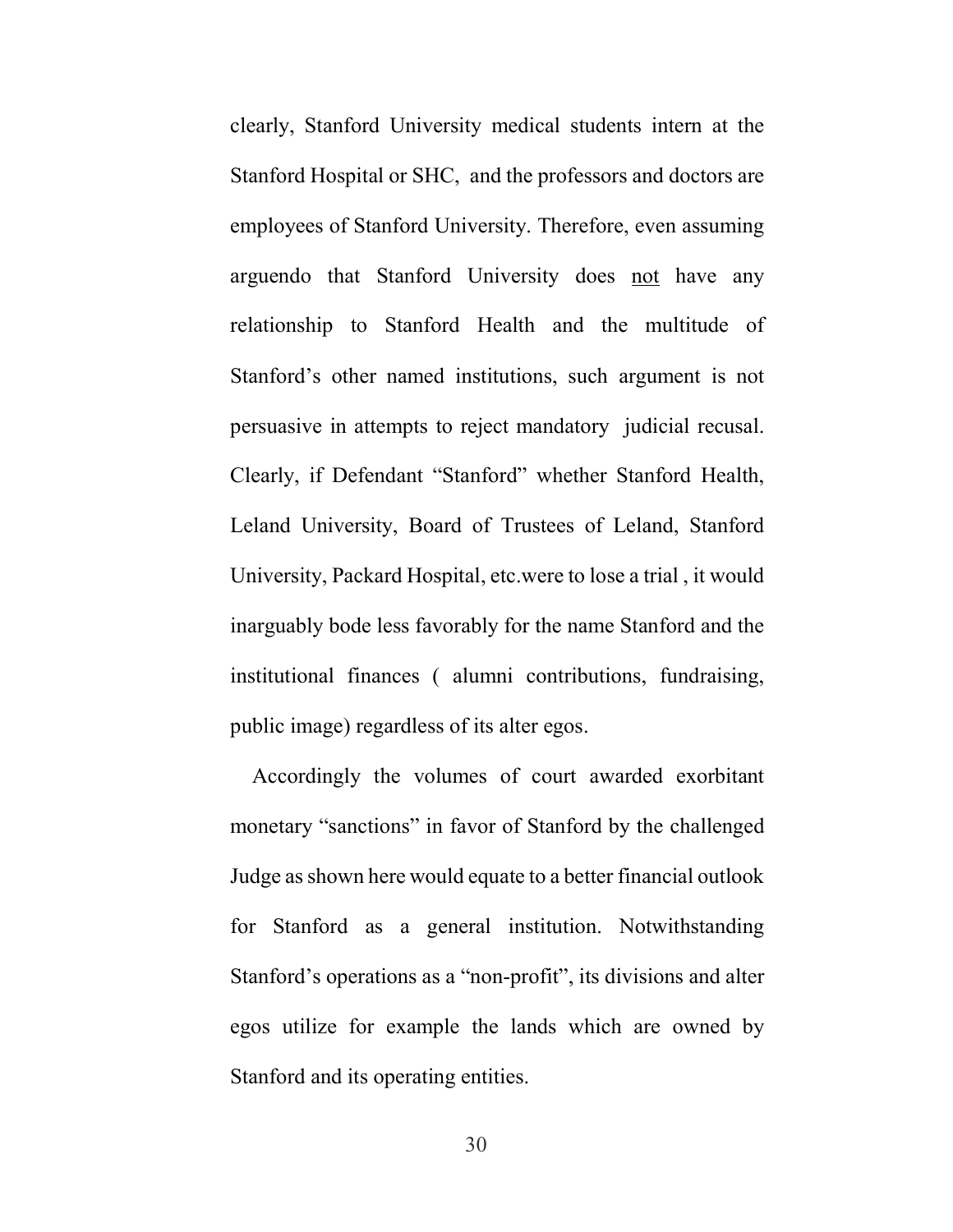Judge Zayner was in violation of 170.3 (C)(5) which states in relevant part: "A judge who refuses to recuse himself or herself shall not pass upon his or her own disqualification or upon the sufficiency in law, fact, or otherwise, of the statement of disqualification filed by a party. In that case, the question of disqualification shall be heard and determined by another judge agreed upon by all the parties who have appeared or, in the event they are unable to agree within five days of notification of the judge's answer, by a judge selected by the chairperson of the Judicial Council, or if the chairperson is unable to act, the vice chairperson. The clerk shall notify the executive officer of the Judicial Council of the need for a selection. The selection shall be made as expeditiously as possible."

 $170.3(c)(1)$  If a judge who should disqualify himself or herself refuses or fails to do so, any party may file with the clerk a written verified statement objecting to the hearing or trial before the judge and setting forth the facts constituting the grounds for disqualification of the judge. The statement shall be presented at the earliest practicable opportunity after discovery of the facts constituting the ground for disqualification. Copies of the statement shall be served on each party or his or her attorney who has appeared and shall be personally served on the judge alleged to be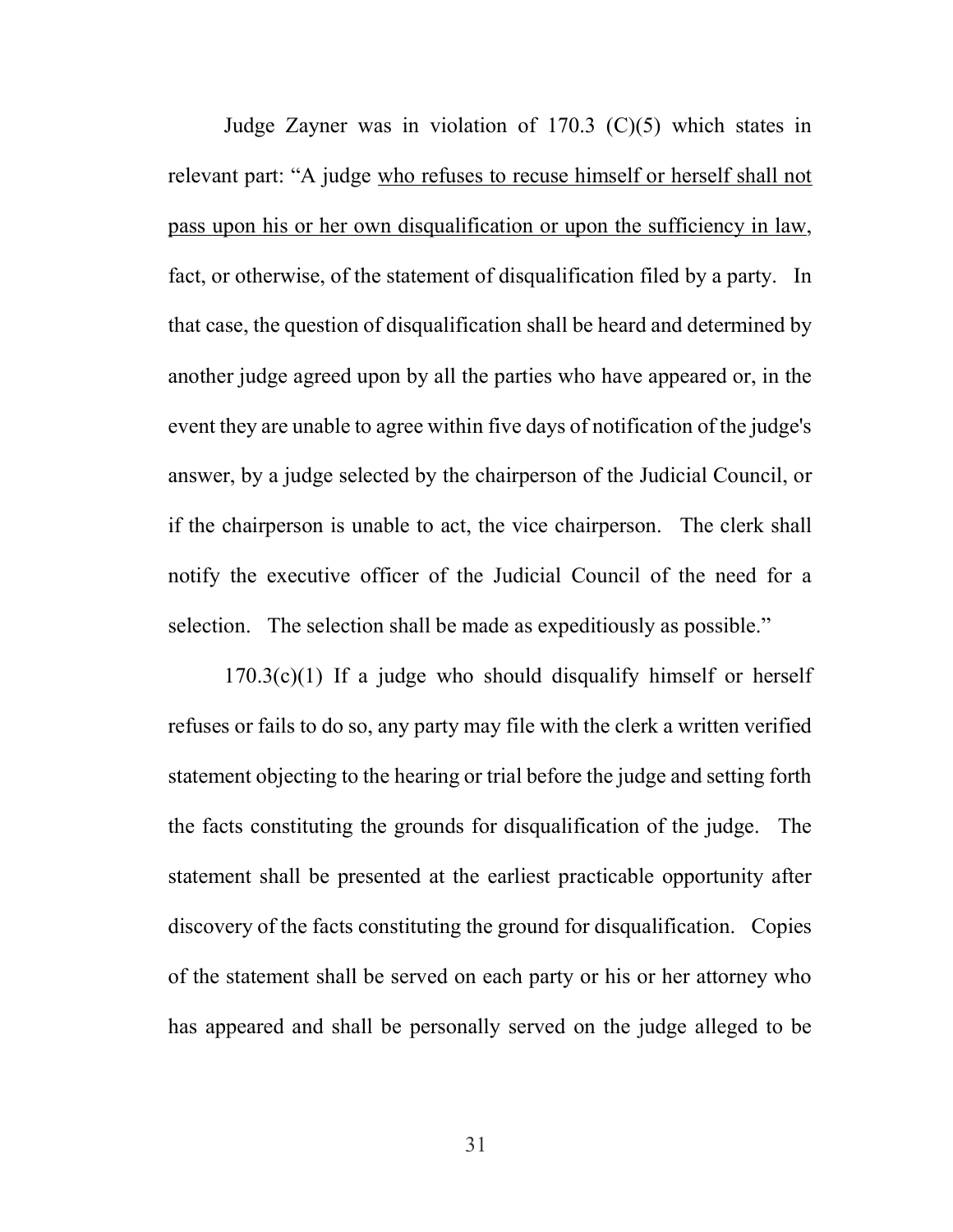disqualified, or on his or her clerk, provided that the judge is present in the courthouse or in chambers.

(2) Without conceding his or her disqualification, a judge whose impartiality has been challenged by the filing of a written statement may request any other judge agreed upon by the parties to sit and act in his or her place.

(3) Within 10 days after the filing or service, whichever is later, the judge may file a consent to disqualification in which case the judge shall notify the presiding judge or the person authorized to appoint a replacement of his or her recusal as provided in subdivision (a), or the judge may file a written verified answer admitting or denying any or all of the allegations contained in the party's statement and setting forth any additional facts material or relevant to the question of disqualification. The clerk shall forthwith transmit a copy of the judge's answer to each party or his or her attorney who has appeared in the action.

(4) A judge who fails to file a consent or answer within the time allowed shall be deemed to have consented to his or her disqualification and the clerk shall notify the presiding judge or person authorized to appoint a replacement of the comply with CCP 170.3(4) recusal as provided in subdivision (a).

32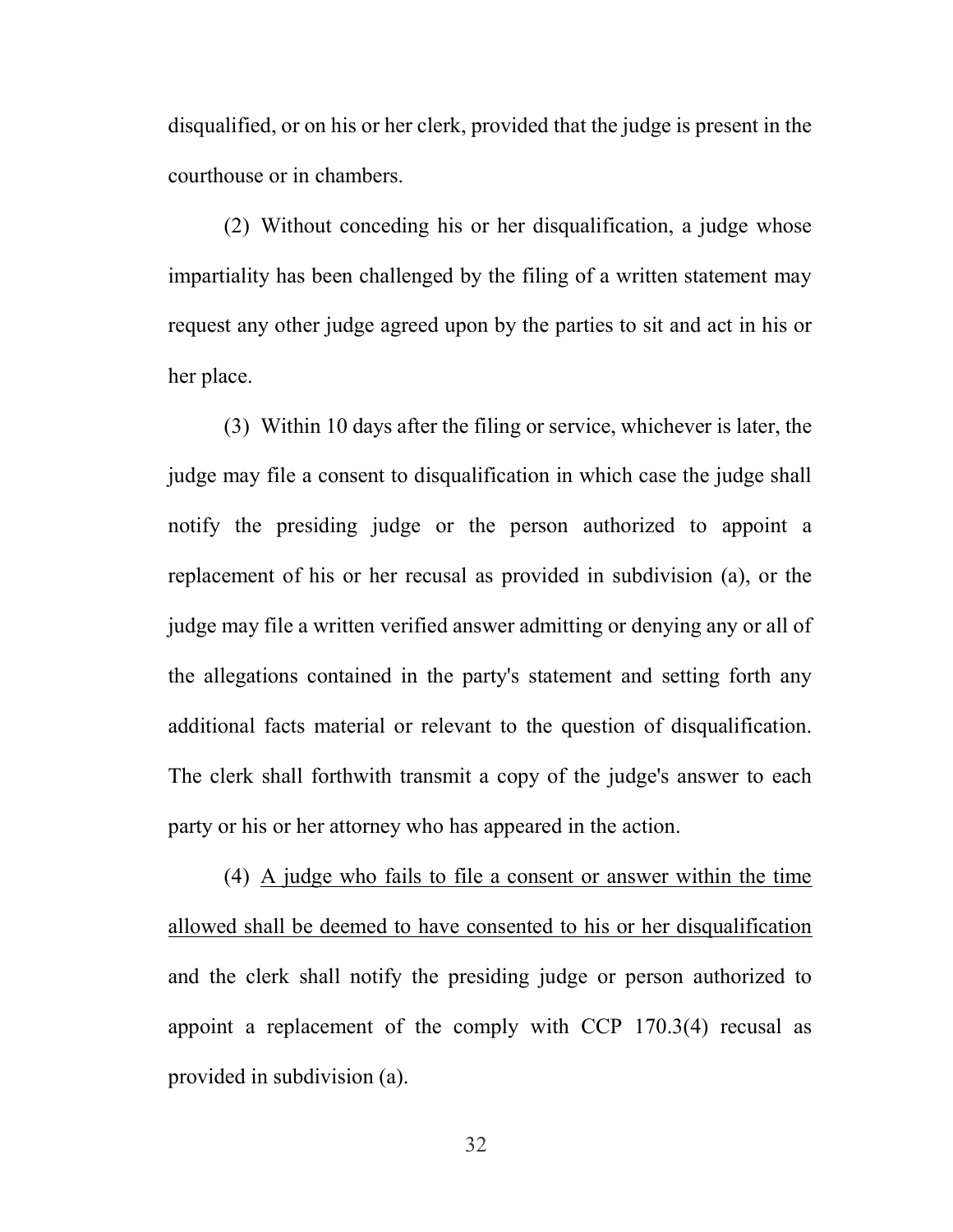Judge Zayner failed to file an answer in the required time, therefore he must be disqualified per CCP 170.3 (c)( 4), therefore he is mandatorily recused.

Judge Zayner refused to recuse himself voluntarily, or to permit his clerk to request a neutral judicial assignment to adjudicate the hearing on his recusal.

Moreover, to date Judge Zayner has made no verified statement or declaration under oath describing his affiliations with Stanford, his book promotion and cross promotion in March 2017, or any facts in the form of a verified declaration attesting that Judge Zayner can be impartial in cases involving Defendant Stanford and/or its multiple alter egos.

# XI. IN THE ALTERNATIVE, THIS COURT IS AUTHORIZED PER CCP 170.1 TO SUA SPONTE ASSIGN A NEW TRIAL COURT.

Petitioners request that the Court of Appeals take into consideration the provision of Code of Civil Procedure section 170.1, subdivision (c), which provides: "At the request of a party or on its own motion an appellate court shall consider whether in the interests of justice it should direct that further proceedings be heard before a trial judge other than the judge whose judgment or order was reviewed by the appellate court."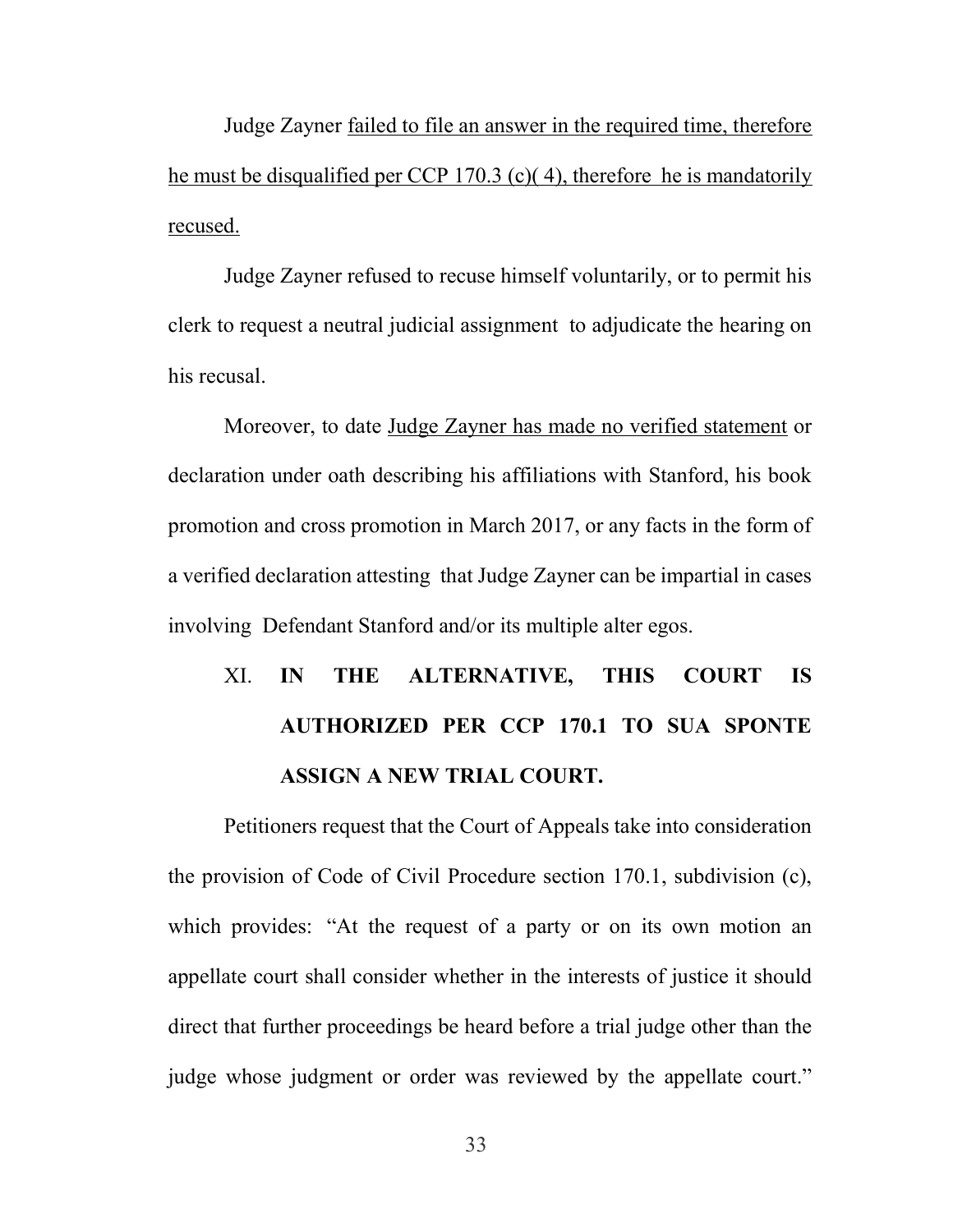The power of the appellate court to sua sponte disqualify a judge under Code of Civil Procedure section 170.1, subdivision (c), should be exercised in this matter on the basis that the interests of justice require it. (Livingston v. Marie Callenders, Inc. (1999) 72 Cal.App.4th 830, 840, 85 Cal.Rptr.2d 528.) The interests of justice require it, for example, where a reasonable person might doubt whether the trial judge was impartial (*Catchpole v.* Brannon (1995) 36 Cal.App.4th 237, 247, 42 Cal.Rptr.2d 440), or where the court's rulings suggest the "whimsical disregard" of a statutory scheme. (People v. Gulbrandsen (1989) 209 Cal.App.3d 1547, 1562, 258 Cal.Rptr. 75.) Petitioners here contend that justice requires the assignment of a new court judge, because of the evidence presented.

In light of that evidence of Stanford preference, Petitioners have been "forced" to in this case file multiple ( more than four) petitions to request that the Court simply enforce its very own protective orders. Despite compelling expert and other declarations, and exhibits making a prima facie case of Stanford's unremitting and blatant protective order violations, Judge Zayner was unwilling to issue even just a more restrictive protective order for Plaintiffs. Court discovery protective orders issued by Judge Elfing on 11/12/15 required the non-disclosure of discovery documents in this case, and mandatied defendants' restraint from use of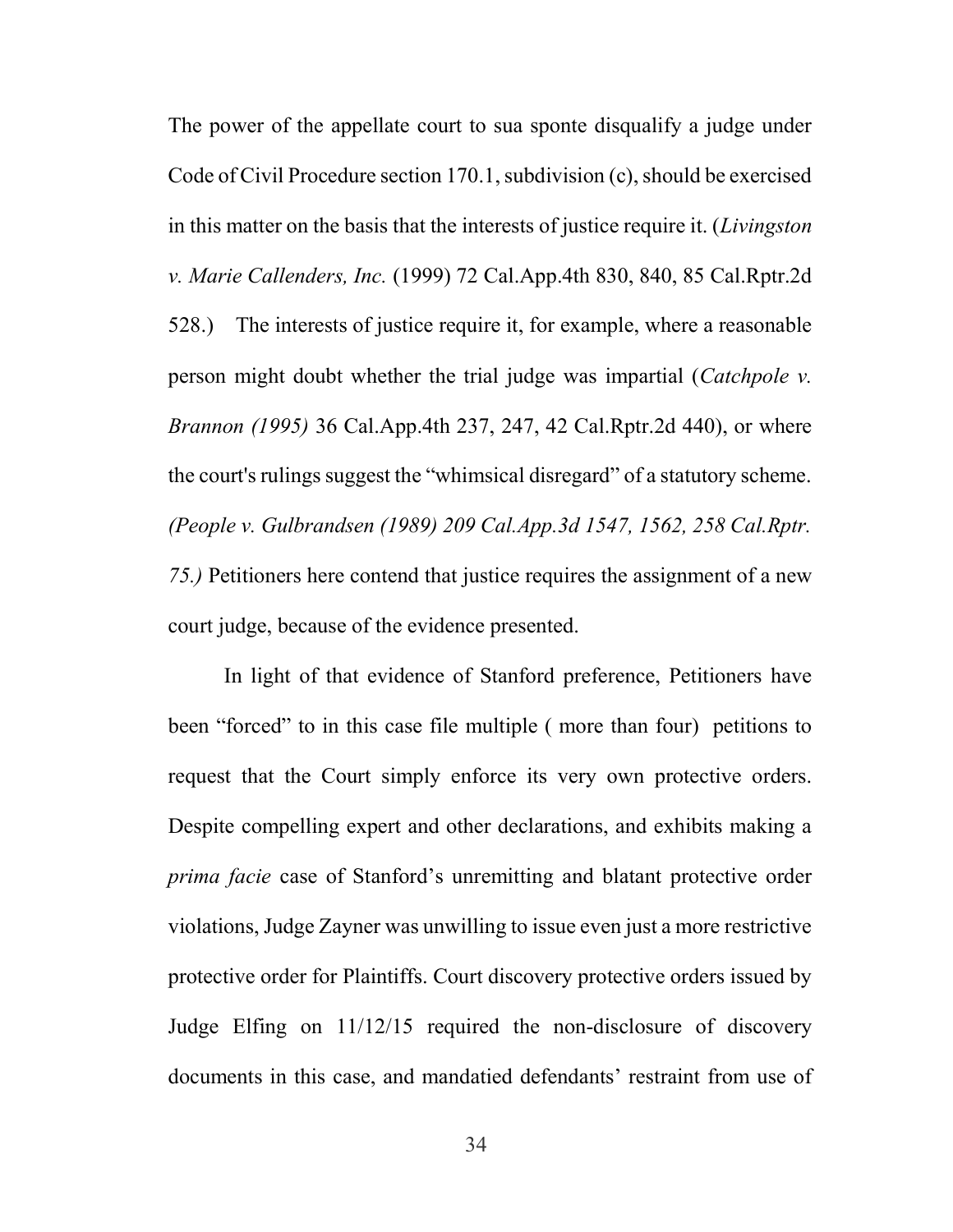plaintiffs' documents for any ulterior purpose, other than the prosecution of the instant case.

The Court of Appeals will observe that the trial Court not only declined to uphold its own Orders in this case multiple times from 2016 through 2017, but also refused to even entertain Petitioner's motion to simply grant a more defined protective order proceeding forward. The Court summarily denied all Petitioners'/Plaintiffs' motions to enforce the protective order (2/2/17), Motion for sanctions for violations of the Protective order (2/2/17), and Motion for issue, evidence or termination sanctions (6/22/17).

The Court of Appeals is asked to grant the three orders at issue in this opinion. The trial court's orders in connection with non-recognition of the Court Protective Orders of 11/12/15, and the trial Court's orders in connection with the non-recognition of the Doe ( anonymous filing) orders of September 9, 2014, strongly intimate if not frankly suggest bias and caprice on behalf of the court, with frustration and a desire to clear its docket of another Stanford Defendant case, in favor of Stanford. Therefore, petitioners' request should be granted.

### XII. AN UP-TO-DATE APPELLATE PUBLISHED AUTHORITY IN RECUSAL IS REQUIRED.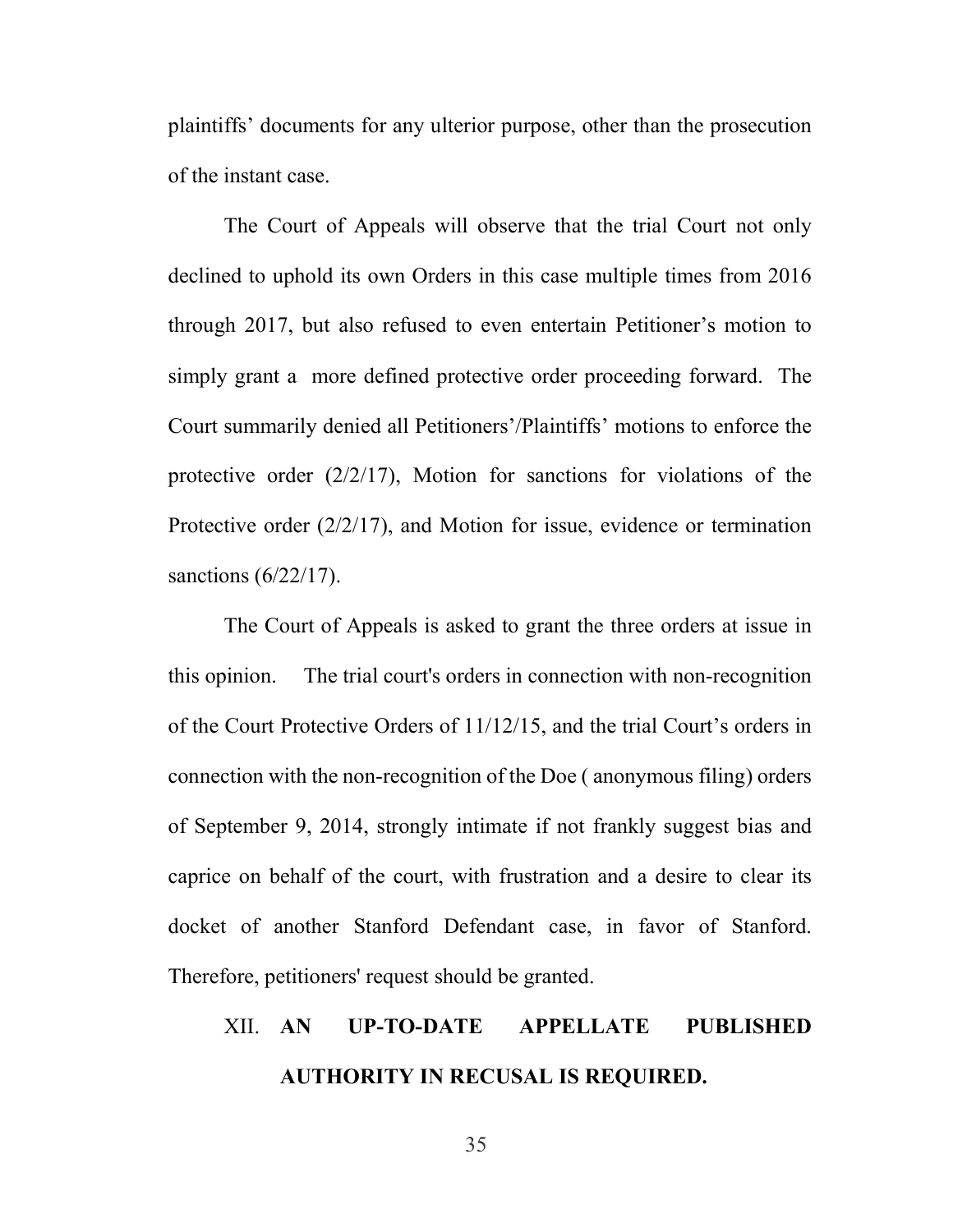Other than a thirty two year old case also involving Stanford (Stanford University v. Superior Court (1985) 173 Cal.App.3d 403), there is clearly a paucity of current and relevant appellate authority determining the up-to-date standard of judicial disqualification. Statutes governing disqualification for cause are intended to ensure public confidence in the judiciary and to protect the right of the litigants to a fair and impartial adjudicatornot to safeguard an asserted right, privilege, or preference of a judge to try or hear a particular dispute. People v. Thomas (1972) 8 Cal. 3d 518, 520 [105 Cal. Rptr. 366, 503 P.2d 1374].

 Petitioners therefore request that this Court of Appeals adjudicate the merits of this writ with the public policy applications.

#### IN SUMMARY

 During a new era of internet and readily disseminated media coverage and enhanced best practice judicial standards, and in the wake of the national civilian outrage related to Hon. Judge Aaron Persky and his alma mater Stanford (People vs. Brock Turner), such public perceptions of judicial indifference to self-policing cannot lie. A 1985 case (Stanford University v. Superior Court , supra where Stanford prevailed in reversal of judicial disqualification must not be the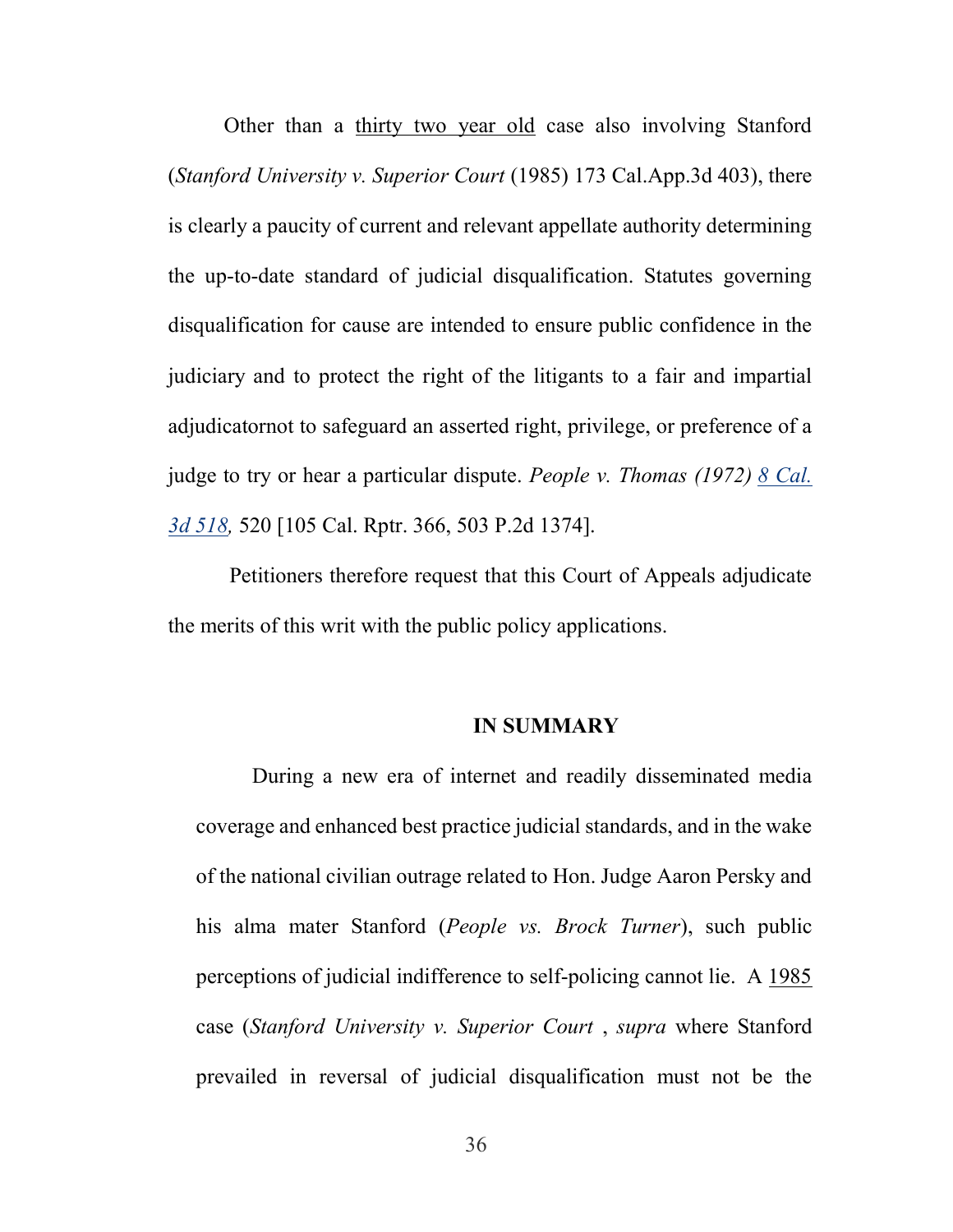standard for this case, nor should that dated case be the determining case law in this new era.

Based even purely on just the fact that Mrs. Judge Zayner's public Youtube video was surreptitiously destroyed and removed from Youtube (Evid. Code  $\S$  413) *just days* after Petitioners inserted the video link in their moving papers, that basis creates an unequivocal public "lay" perception that that evidence was not favorable to the opposition to the judicial challenge. Otherwise, the expectancy would not be that a public video which Mrs. Judge Zayner voluntarily participated in, and had been posted for public view and cross promotion of Stanford and its Founder's Society for 5 years, would suddenly and inexplicably just *disappear from public view*.

 More distinctively, Judge Zayner has to date declined and simply failed to file any verified answer, which was a requirement pursuant to CCP 170.3 (c)  $(3)$ .

It appears that the intent of the legislature in drafting Code of Civil Procedure §170.3 was to allow for the judicial officer to file a written verified answer admitting or denying all of the allegations contained in the parties' verified statement, as well as setting forth any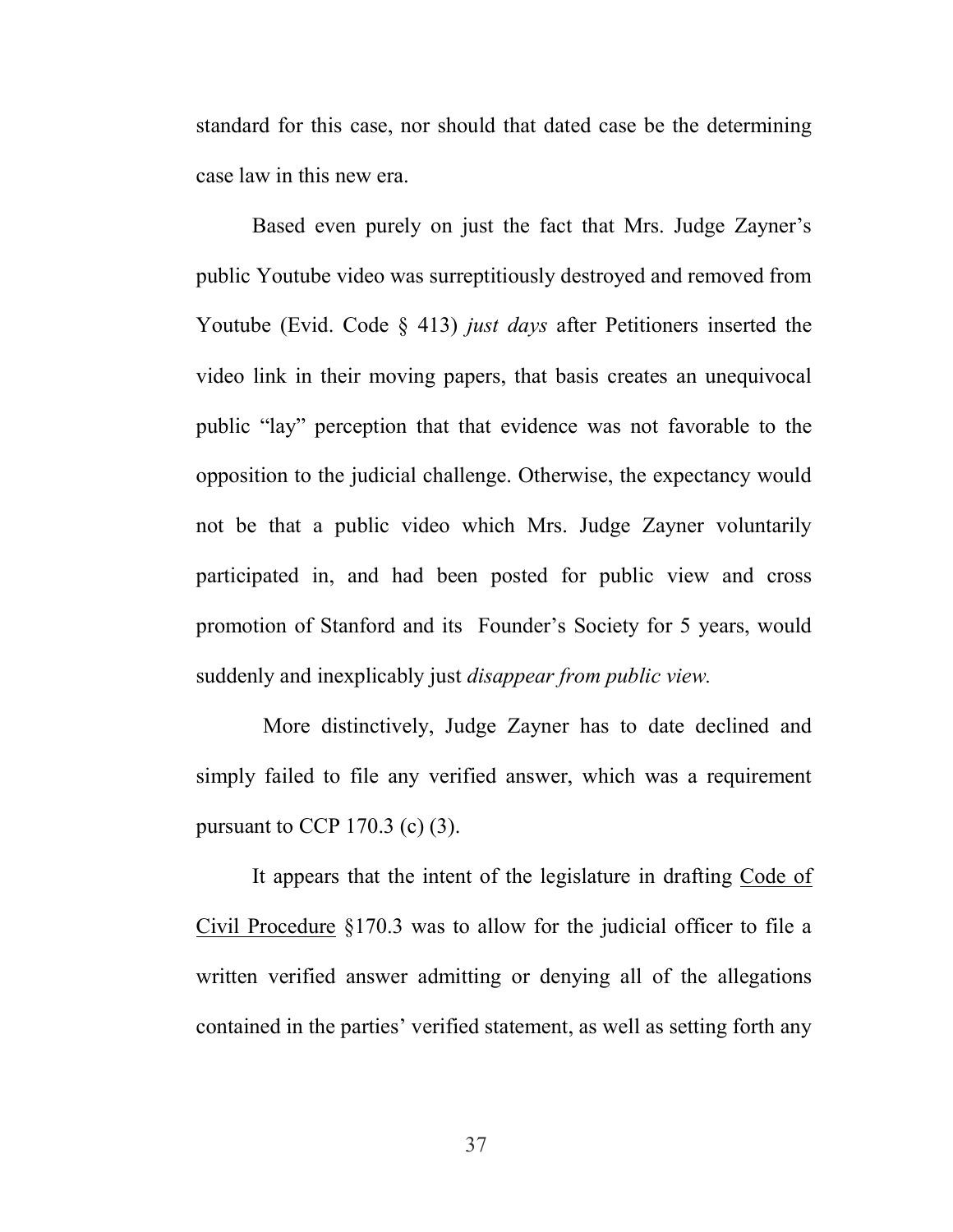additional material facts material or relevant to the question of disqualification.

The preservation of the judicial system, as well as the public's perception of justice and judicial impartiality is the basis for the legislative requirement for a verified statement by the challenged judge. In light of the fact that Honorable Zayner has not yet taken the opportunity to comply with Code of Civil Procedure § 170.3 (c) (3), such a factual oversight intimates that recusal is therefore mandatory.

Judicial discretion exercised to strike in conclusory fashion "striking the judicial challenge" without in the alternative attempting to satisfy the legislative requirement of Code of Civil Procedure § 170.3 in timely (within 10 days from filing or service) filing a verified statement appears inapposite to current statute and case law.

Therefore, in light of the uncontroverted fact that to date, there has been unequivocally no verified statement filed by Hon. Zayner either attesting to, delineating, or denying his honor's current and ongoing relationships with Stanford, recusal is mandatory.

As the recusal was justified on April 28, 2017 and should have been voluntarily done by Hon. Zayner, waiting months for nearly half a dozen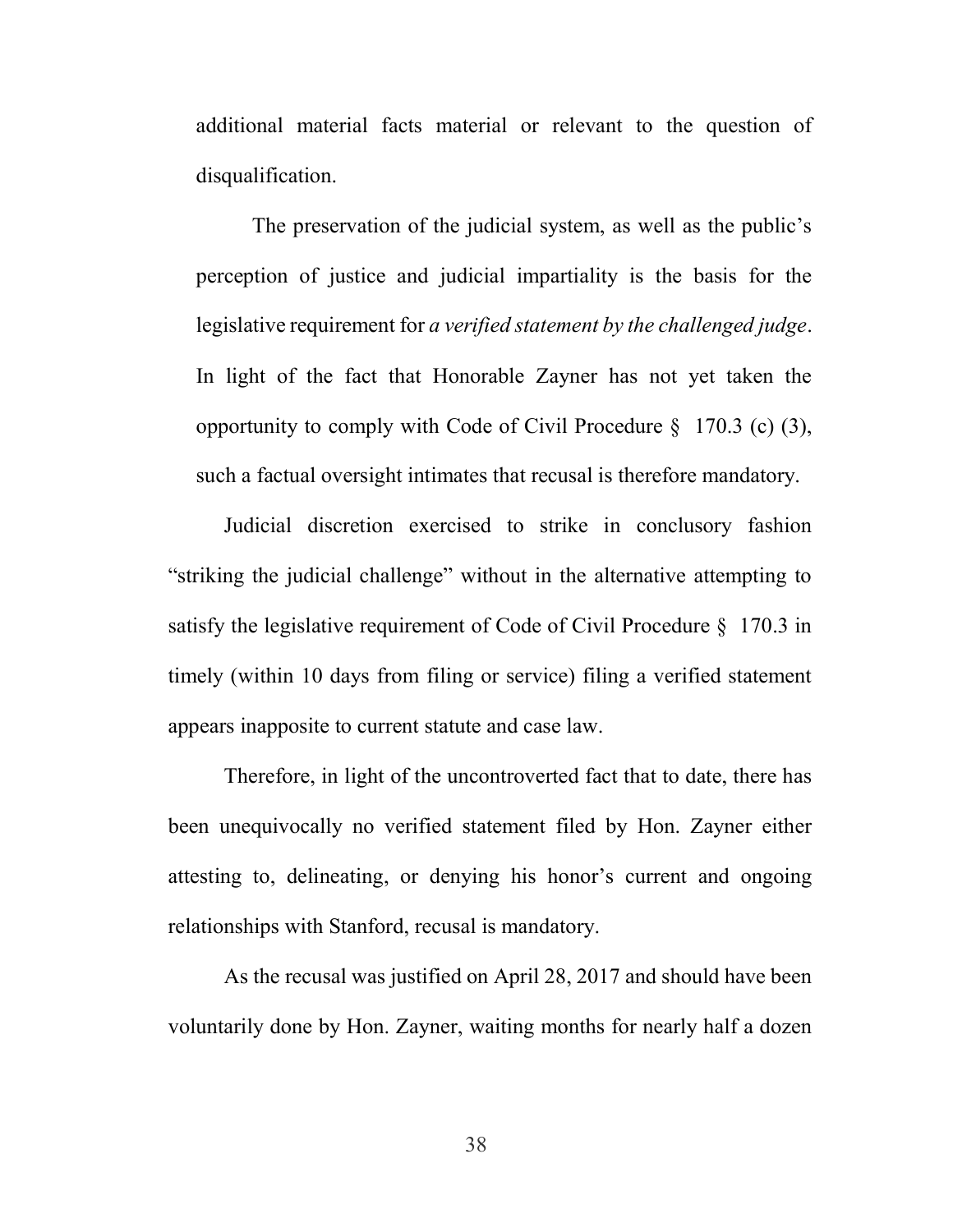motions to be at issue, when the recusal should have been set on that earlier date, has significantly prejudiced Petitioners in this case.

#### STAY REQUESTED

Petitioners request a stay the proceedings in Superior Court in connection with seeking the instant writ petition relief. Therefore, Petitioners plead that the Court of Appeal to stay (1) the enforcement of the challenged ruling or further proceedings in the underlying case while the Court of Appeal is reviewing the writ petition and (2) suspend the enforcement of the Trial Court's interim order until the writ from the recusal challenge is resolved. Denial of this stay request will be prejudicial to Petitioners, whose upcoming motions would be adjudicated by the challenged judge. Granting the stay will not prejudice any other party, as the upcoming motions in this case are nearly entirely moved by Petitioners.

#### PRAYER

Petitioners pray for issuance of a Writ of Mandate directing the Respondent Court to reassign this case to a neutral judicial officer, an order vacating the Court's orders from April 28, 2017 through the writ determination, and an award of such other relief as may be just and proper.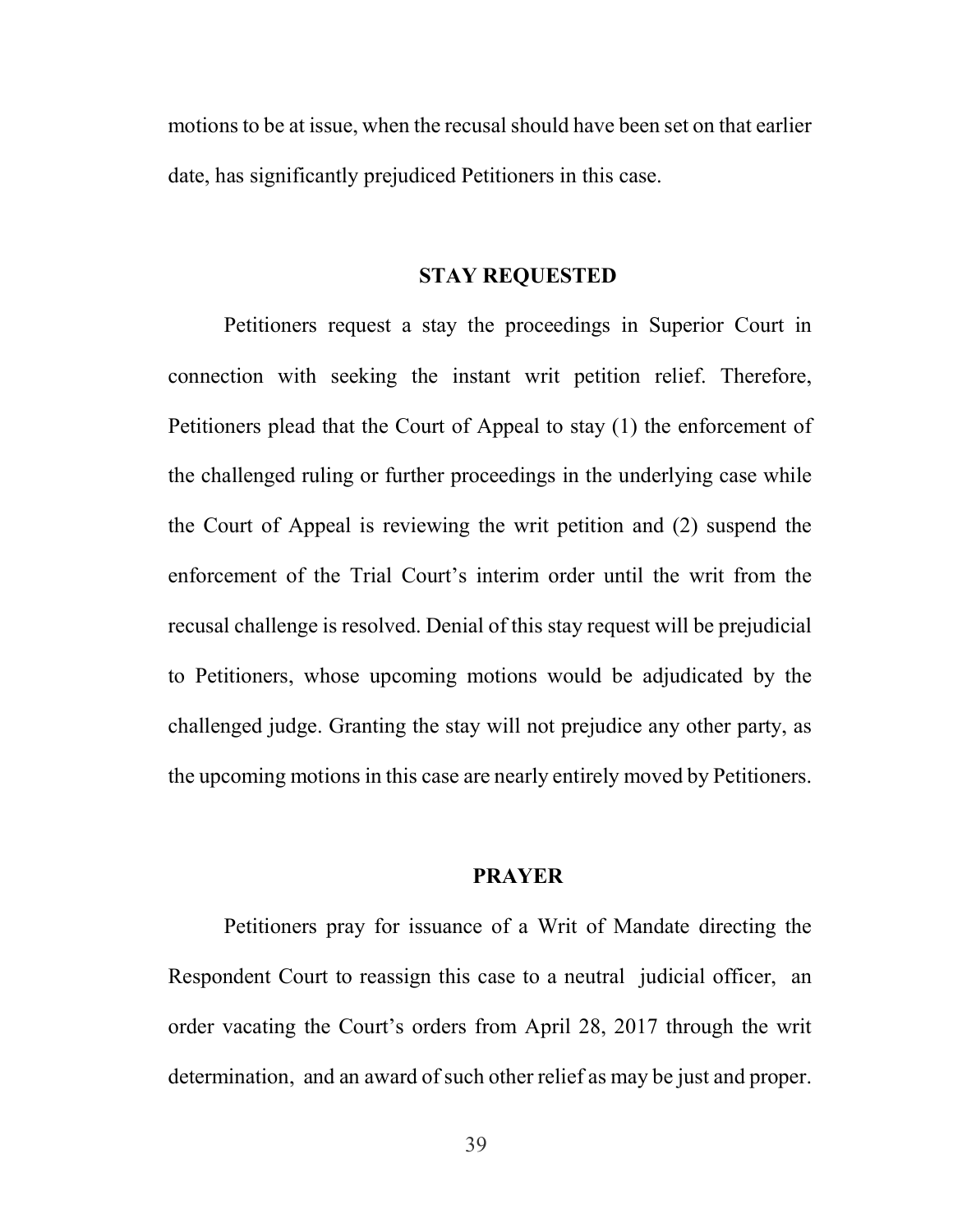#### VERIFICATION

We, Jane Doe and John Doe, are the Plaintiffs/ Petitioners herein. We have read the foregoing Petition for a Writ of Mandate or other appropriate relief and know its contents. The facts alleged in the Petition are within our own knowledge, and we know these facts to be true. Because of our genuine familiarity with the relevant facts pertaining to the Trial Court proceedings, we, rather than limited scope counsel verify this petition.

Petitioners herein attest that the tendered evidence of Stanford's unrelenting velvet handcuffs to Honorable Zayner as his family's alma mater, in amalgamation with the video testament of Mrs. Zayner are of a compelling and explicit nature. These facts further create a public perception which would reasonably preclude a fair and impartial hearing or trial for Plaintiffs who are opposing Stanford or its alter egos in this Santa Clara Court, and before said judge. There is therefore, at best, an appearance of potential prejudice in favor of the interests of Defendant Stanford and its alter egos.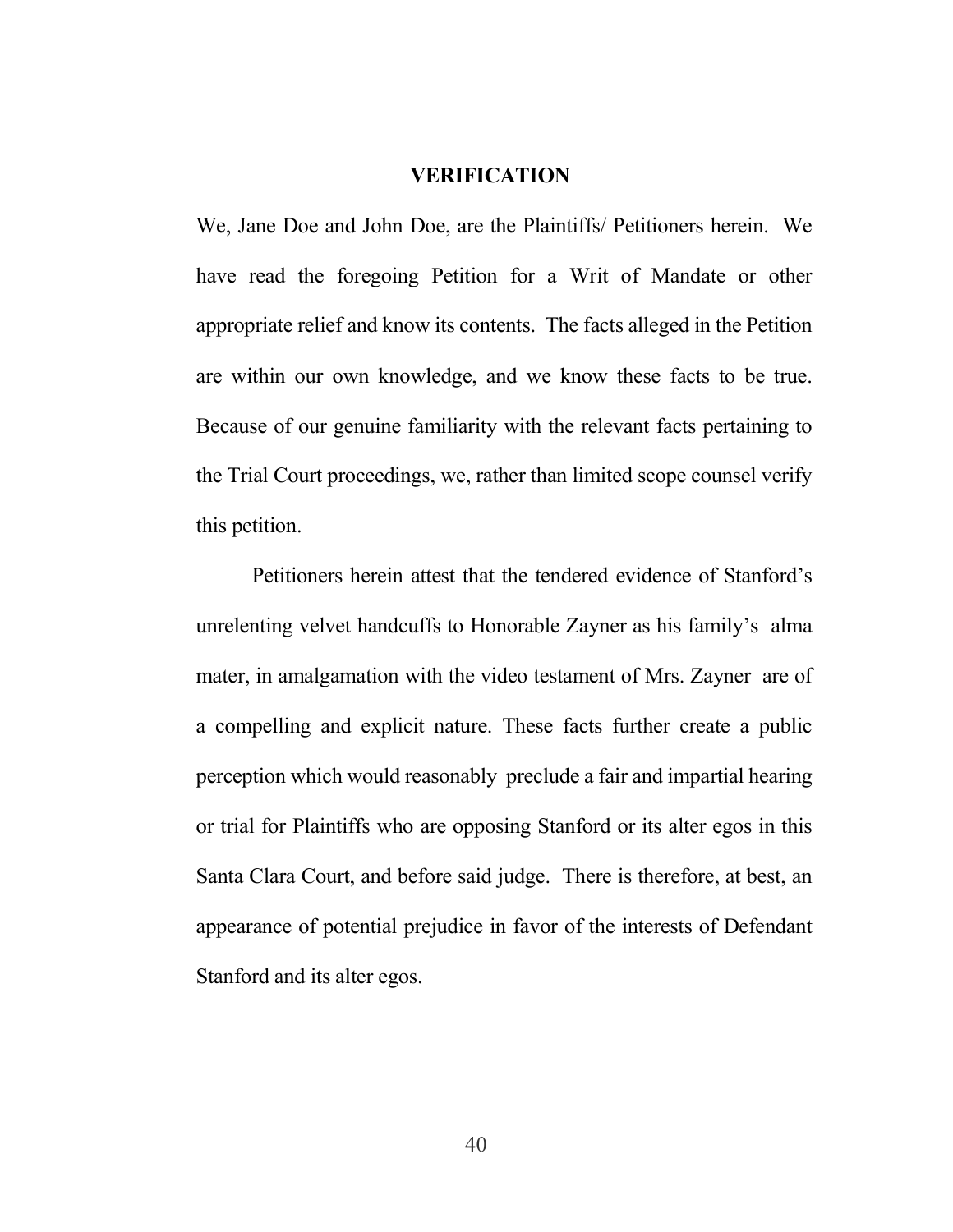I declare under penalty of perjury under the laws of the State of California that the foregoing is true and correct.

Executed on July 3, 2017.

BY /eJDoe/ / / JohnDoe/

Jane Doe John Doe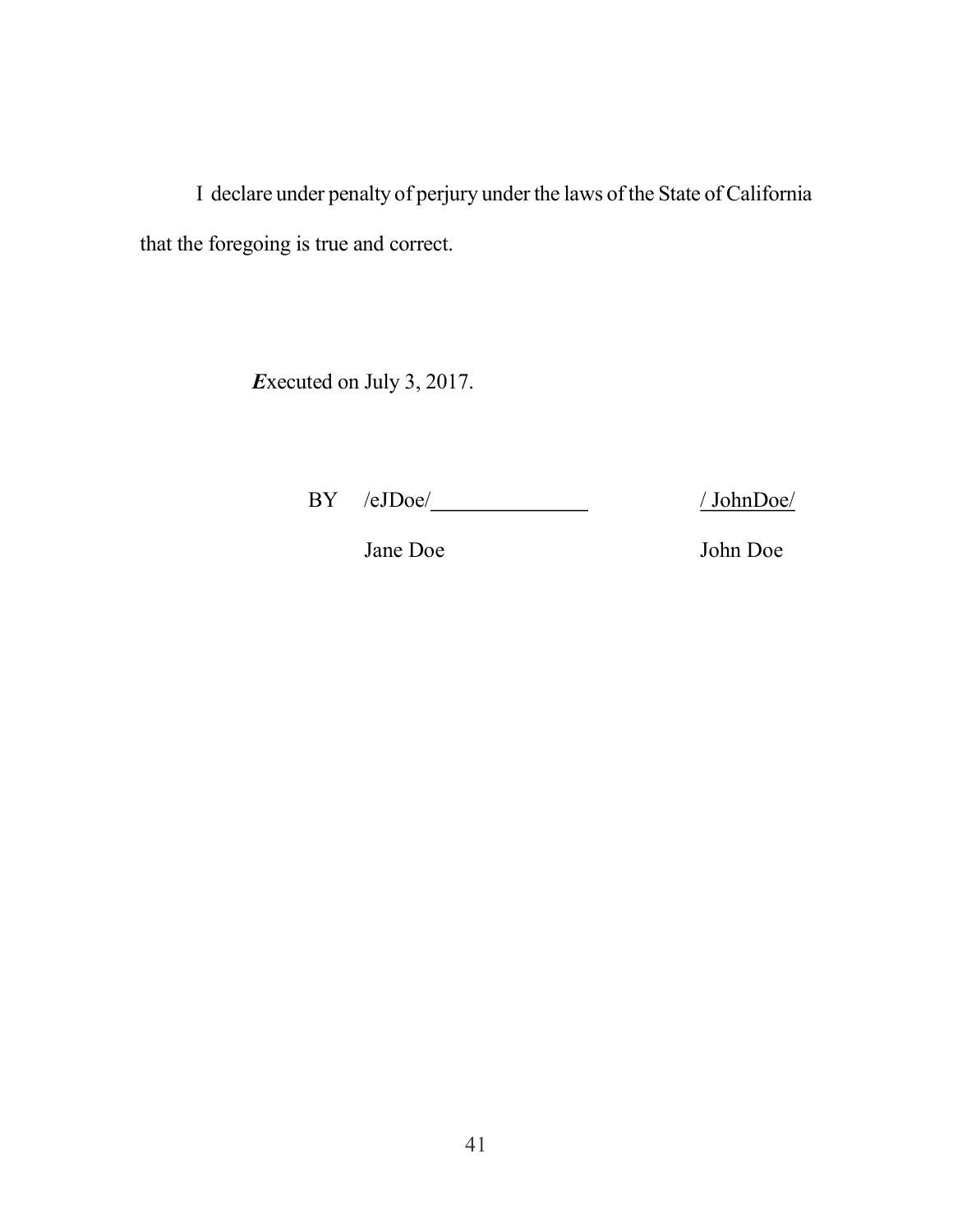#### Declaration to Authenticity of Exhibits

1. All exhibits accompanying this Petition are true copies of the original documents on file with the respondent court. The exhibits are incorporated herein by reference as though fully set forth in this petition. The Exhibits are paginated consecutively, and page references in the petition are to the consecutive pagination.

## Beneficial Interest of Petitioners; Capacities of Respondent and Real Parties in interest

2. Jane Doe and John Doe (collectively "Petitioners") are Plaintiffs in an action now pending in the respondent court entitled Doe vs. Hong et al (include Stanford Hospital and Stanford University professor Dr. Dirbas) in the Santa Clara County Superior Court Case No. 14-CV-260712. Petitioners are named herein as the real parties in interest.

#### Timeliness of Petition

3. Following the June 9, 2017 filing of the verified recusal statement, the respondent judge took the matter under submission. On June 20, 2017, a ruling was issued and served by the Clerk by mail ( Code of Civil Procedure § 1013) from in-chambers work. This writ petition,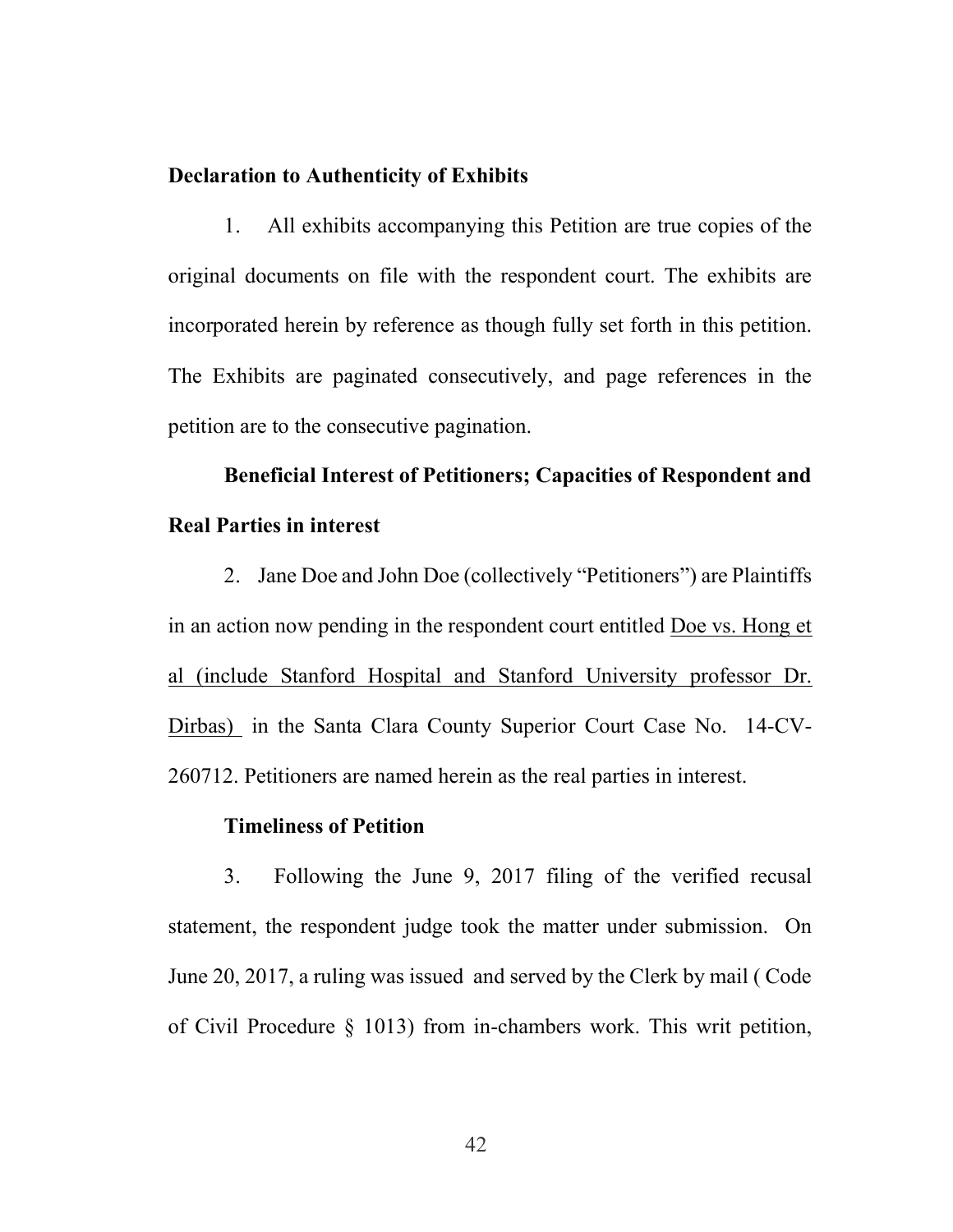which was filed as quickly as possible after the June 20, 2017 ruling, is timely.

### Absence of Other Remedies

A ruling on a denial of the disqualification of a judge (Code Civ. Proc., § 170.3, subd. (d)) is reviewable by writ.